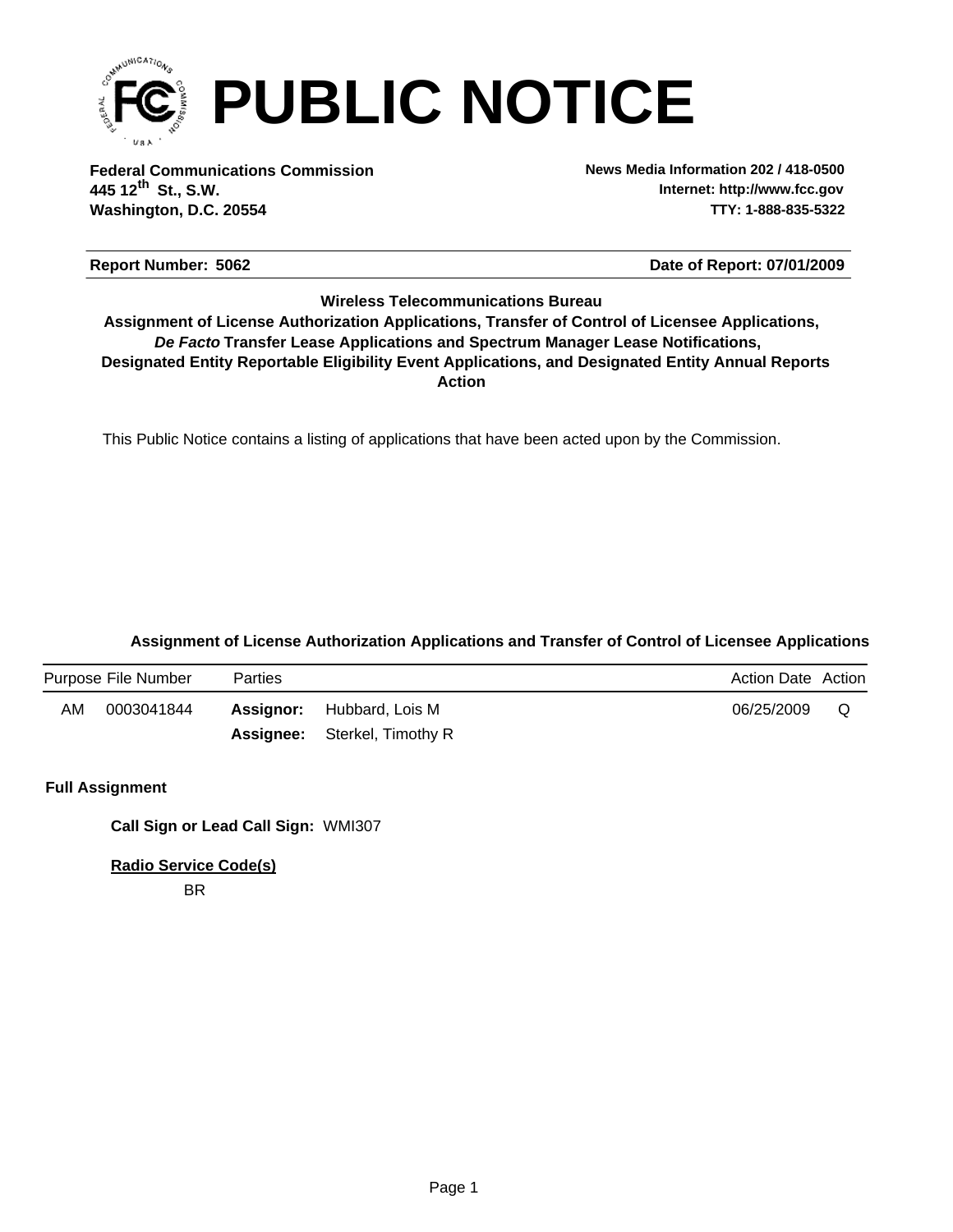|    | Purpose File Number                       | Parties                              |                                                                 | Action Date Action |   |
|----|-------------------------------------------|--------------------------------------|-----------------------------------------------------------------|--------------------|---|
| AA | 0003430333                                | Assignor:<br>Assignee:               | Havens, Warren C<br>Skybridge Spectrum Foundation               | 06/24/2009         | Z |
|    | <b>Partitioning AND/OR Disaggregation</b> |                                      |                                                                 |                    |   |
|    |                                           | Call Sign or Lead Call Sign: WPXM576 |                                                                 |                    |   |
|    | <b>Radio Service Code(s)</b><br>PC        |                                      |                                                                 |                    |   |
| AA | 0003701987                                | Assignor:<br>Assignee:               | Le-Natures, The water company<br><b>Chestnut Ridge Beverage</b> | 06/23/2009         | M |
|    | <b>Full Assignment</b>                    |                                      |                                                                 |                    |   |
|    |                                           | Call Sign or Lead Call Sign: WPZH386 |                                                                 |                    |   |
|    | <b>Radio Service Code(s)</b><br>IG        |                                      |                                                                 |                    |   |
| AA | 0003736880                                | Assignor:<br>Assignee:               | Oberdorfer, Richard L<br>PacifiCorp                             | 06/24/2009         | Z |
|    | <b>Full Assignment</b>                    |                                      |                                                                 |                    |   |
|    |                                           | Call Sign or Lead Call Sign: WPZF921 |                                                                 |                    |   |
|    | <b>Radio Service Code(s)</b><br>CP        |                                      |                                                                 |                    |   |
| AA | 0003736929                                | <b>Assignor:</b><br>Assignee:        | Oberdorfer, Richard L<br>PacifiCorp                             | 06/24/2009         | Ζ |
|    | <b>Partitioning AND/OR Disaggregation</b> |                                      |                                                                 |                    |   |
|    |                                           | Call Sign or Lead Call Sign: WPVH377 |                                                                 |                    |   |
|    | <b>Radio Service Code(s)</b><br><b>CP</b> |                                      |                                                                 |                    |   |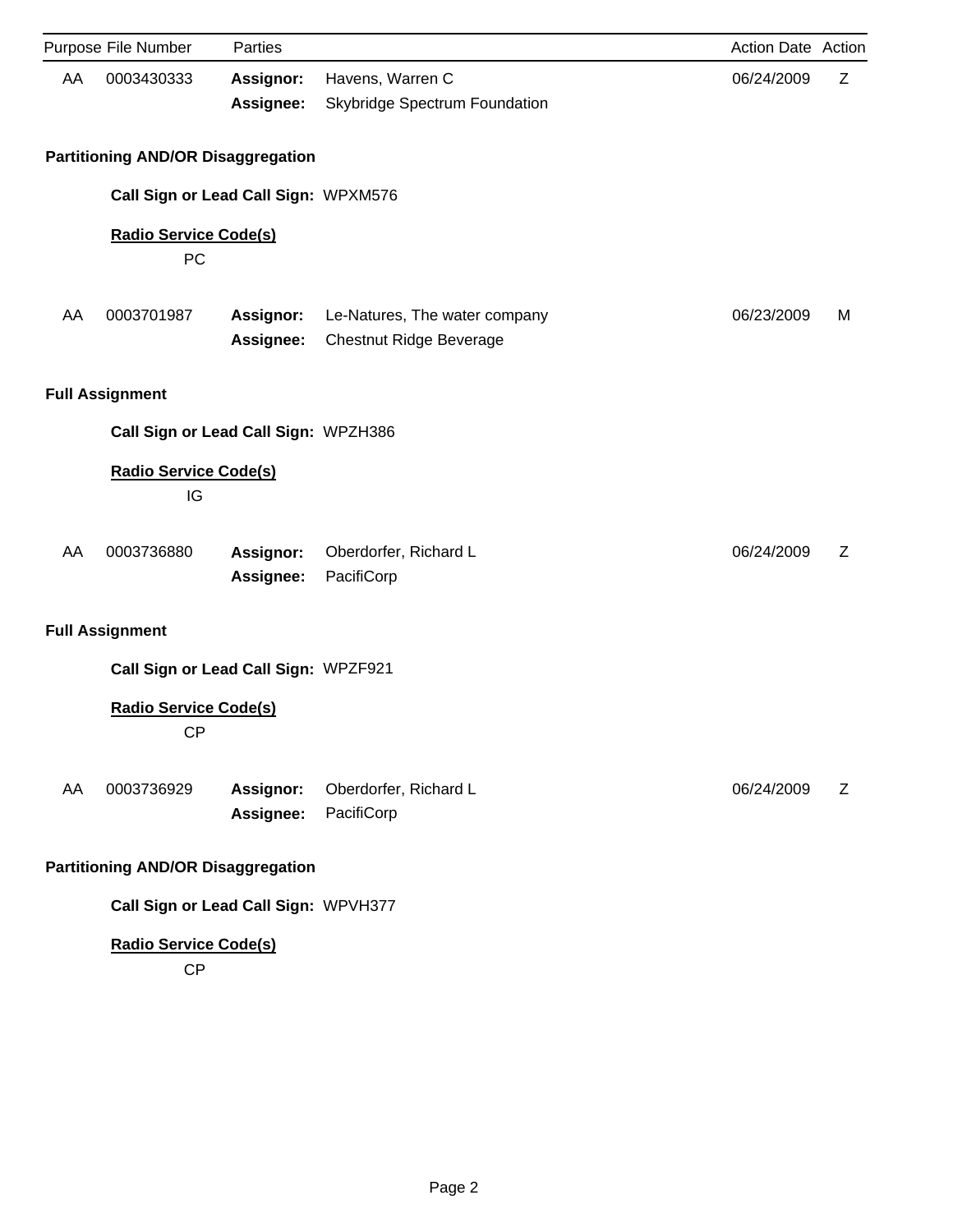|           | Purpose File Number                       | Parties                       |                                                                                                                                  | <b>Action Date Action</b> |   |
|-----------|-------------------------------------------|-------------------------------|----------------------------------------------------------------------------------------------------------------------------------|---------------------------|---|
| AM        | 0003745036                                | <b>Assignor:</b><br>Assignee: | Ryan Electronics, Inc<br>PacifiCorp                                                                                              | 06/29/2009                | C |
|           | <b>Full Assignment</b>                    |                               |                                                                                                                                  |                           |   |
|           | Call Sign or Lead Call Sign: WPZN264      |                               |                                                                                                                                  |                           |   |
|           | <b>Radio Service Code(s)</b><br><b>CP</b> |                               |                                                                                                                                  |                           |   |
| AM        | 0003755222                                | <b>Assignor:</b><br>Assignee: | Delta Media Corporation<br>CenturyTel Broadband Wireless, LLC                                                                    | 06/24/2009                | M |
|           | <b>Full Assignment</b>                    |                               |                                                                                                                                  |                           |   |
|           | Call Sign or Lead Call Sign: WPZA265      |                               |                                                                                                                                  |                           |   |
|           | <b>Radio Service Code(s)</b><br>WZ        |                               |                                                                                                                                  |                           |   |
| <b>TC</b> | 0003762100                                | Licensee:                     | Rye Telephone Company, Inc.<br>Transferor: SSF Partners, LLC<br>Transferee: SSF Partners, LLC                                    | 06/24/2009                | M |
|           | <b>Transfer of Control</b>                |                               |                                                                                                                                  |                           |   |
|           | Call Sign or Lead Call Sign: KNKM260      |                               |                                                                                                                                  |                           |   |
|           | <b>Radio Service Code(s)</b><br>CB        |                               |                                                                                                                                  |                           |   |
|           | CF                                        |                               |                                                                                                                                  |                           |   |
|           | <b>CR</b>                                 |                               |                                                                                                                                  |                           |   |
|           | IG                                        |                               |                                                                                                                                  |                           |   |
| <b>TC</b> | 0003786940                                | Licensee:                     | Greater Dayton Public Television, Inc.<br>Transferor: Greater Dayton Public Television, Inc.<br>Transferee: PUBLIC MEDIA CONNECT | 06/26/2009                | C |
|           | <b>Transfer of Control</b>                |                               |                                                                                                                                  |                           |   |
|           | Call Sign or Lead Call Sign: WHR537       |                               |                                                                                                                                  |                           |   |
|           | <b>Radio Service Code(s)</b><br>ED        |                               |                                                                                                                                  |                           |   |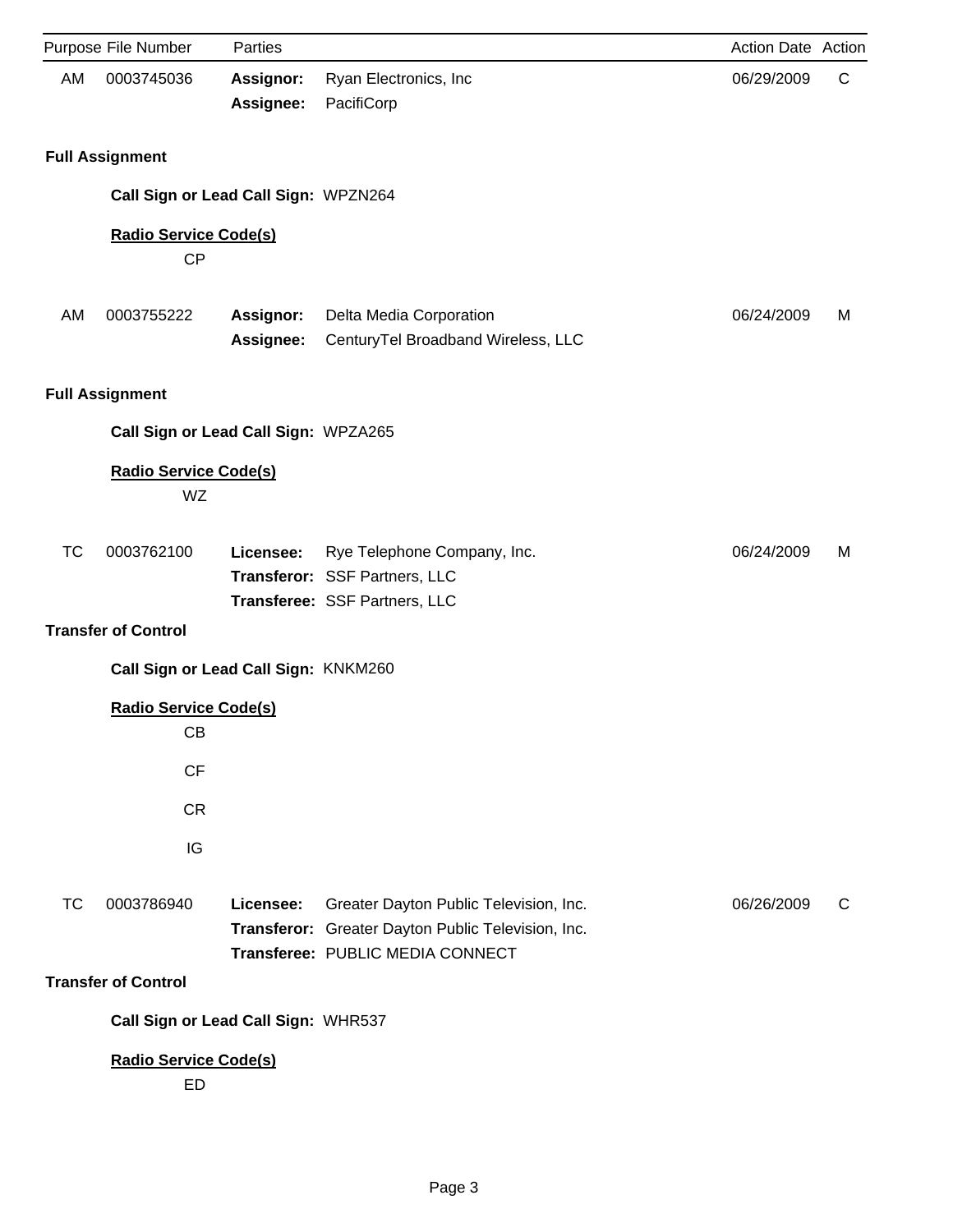|           | Purpose File Number                  | Parties                       |                                                               | Action Date Action |   |
|-----------|--------------------------------------|-------------------------------|---------------------------------------------------------------|--------------------|---|
| <b>TC</b> | 0003794601 1                         | Licensee:                     | NEP, LLC                                                      | 06/30/2009         | Q |
|           |                                      | Transferor: NEP, LLC          |                                                               |                    |   |
|           |                                      | Transferee: NEP, LLC          |                                                               |                    |   |
|           | <b>Transfer of Control</b>           |                               |                                                               |                    |   |
|           | Call Sign or Lead Call Sign: WPVF506 |                               |                                                               |                    |   |
|           | <b>Radio Service Code(s)</b>         |                               |                                                               |                    |   |
|           | CD                                   |                               |                                                               |                    |   |
|           | CP                                   |                               |                                                               |                    |   |
| AM        | 0003796817                           | <b>Assignor:</b><br>Assignee: | NORTHWEST AIRLINES, INC.<br>DELTA AIR LINES, INC.             | 06/27/2009         | M |
|           | <b>Full Assignment</b>               |                               |                                                               |                    |   |
|           | Call Sign or Lead Call Sign: KA8181  |                               |                                                               |                    |   |
|           | <b>Radio Service Code(s)</b>         |                               |                                                               |                    |   |
|           | AA                                   |                               |                                                               |                    |   |
|           | AF                                   |                               |                                                               |                    |   |
|           | <b>AR</b>                            |                               |                                                               |                    |   |
|           | IG                                   |                               |                                                               |                    |   |
|           | YB                                   |                               |                                                               |                    |   |
|           | YJ                                   |                               |                                                               |                    |   |
|           | YU                                   |                               |                                                               |                    |   |
|           |                                      |                               |                                                               |                    |   |
| AM        | 0003803903                           | Assignor:<br>Assignee:        | Audiopack Technologies, Inc.<br>UnderSea Sensor Systems, Inc. | 06/23/2009         | M |
|           | <b>Full Assignment</b>               |                               |                                                               |                    |   |
|           | Call Sign or Lead Call Sign: WPWW877 |                               |                                                               |                    |   |

IG

1 Acceptance of this application is without prejudice to whatever enforcement action may be deemed appropriate arising from the facts discussed herein.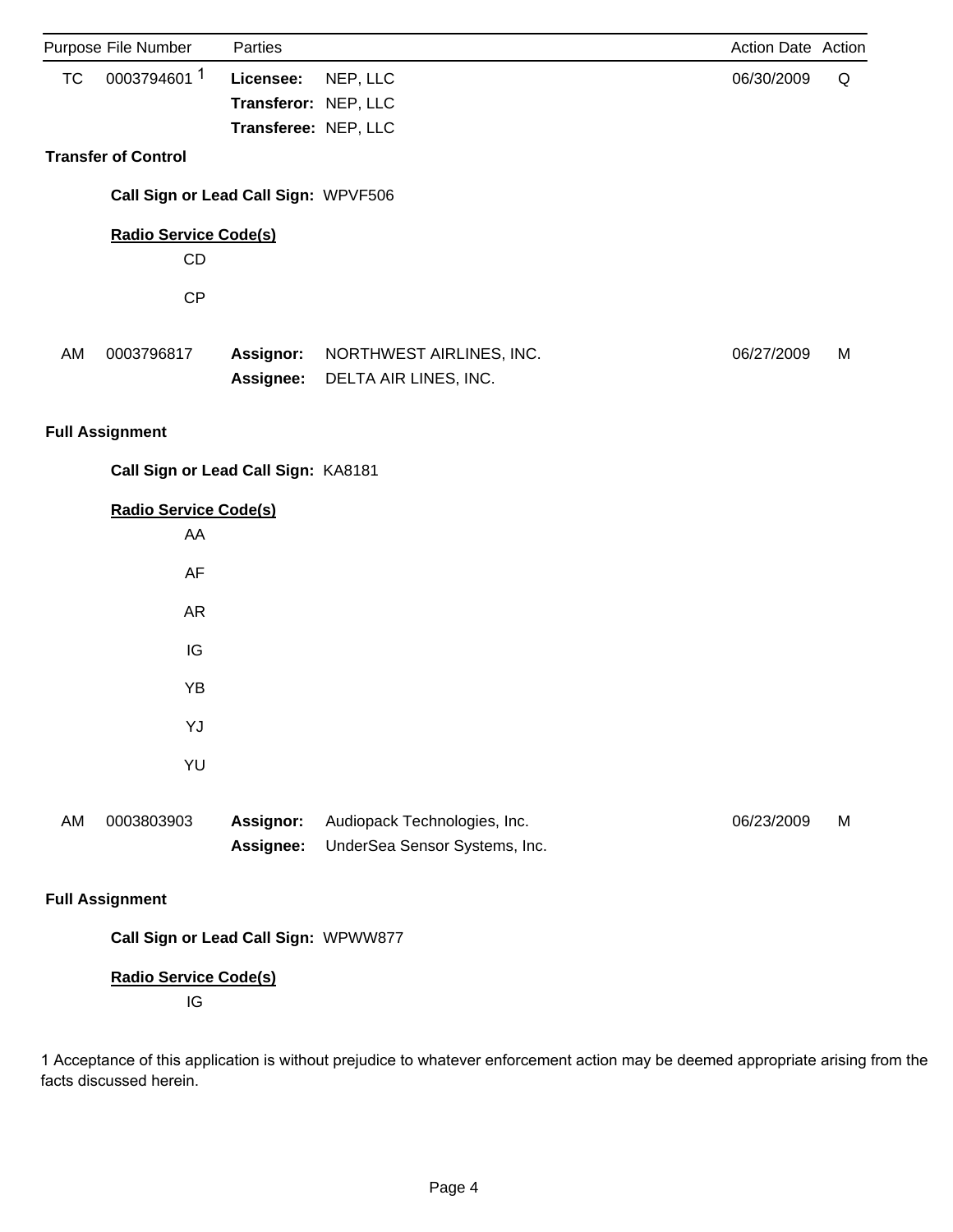|           | Purpose File Number                  | Parties                |                                                                                                                                                                                      | Action Date Action |   |
|-----------|--------------------------------------|------------------------|--------------------------------------------------------------------------------------------------------------------------------------------------------------------------------------|--------------------|---|
| <b>TC</b> | 0003823281                           | Licensee:              | <b>LCDW Wireless Limited Partnership</b><br>Transferor: The Current Partners of LCDW Wireless Limited Partnersh<br>Transferee: The New Partners of LCDW Wireless Limited Partnership | 06/25/2009         | Z |
|           | <b>Transfer of Control</b>           |                        |                                                                                                                                                                                      |                    |   |
|           | Call Sign or Lead Call Sign: WQGL810 |                        |                                                                                                                                                                                      |                    |   |
|           | <b>Radio Service Code(s)</b><br>AW   |                        |                                                                                                                                                                                      |                    |   |
| AM        | 0003827375                           | Assignor:<br>Assignee: | USA Mobility Wireless, Inc.<br><b>ComSoft Corporation</b>                                                                                                                            | 06/29/2009         | C |
|           | <b>Full Assignment</b>               |                        |                                                                                                                                                                                      |                    |   |
|           | Call Sign or Lead Call Sign: WPQM929 |                        |                                                                                                                                                                                      |                    |   |
|           | <b>Radio Service Code(s)</b><br>GC   |                        |                                                                                                                                                                                      |                    |   |
| AM        | 0003828043                           | Assignor:<br>Assignee: | SOLUTIA INC<br><b>Ascend Performance Materials LLC</b>                                                                                                                               | 06/25/2009         | M |
|           | <b>Full Assignment</b>               |                        |                                                                                                                                                                                      |                    |   |
|           | Call Sign or Lead Call Sign: KA2653  |                        |                                                                                                                                                                                      |                    |   |
|           | <b>Radio Service Code(s)</b><br>GB   |                        |                                                                                                                                                                                      |                    |   |
|           | IG                                   |                        |                                                                                                                                                                                      |                    |   |
|           | <b>MC</b>                            |                        |                                                                                                                                                                                      |                    |   |
|           | <b>RS</b>                            |                        |                                                                                                                                                                                      |                    |   |
| <b>TC</b> | 0003828454                           | Licensee:              | Rohm and Haas Texas Inc.<br>Transferor: Rohm and Haas Company<br>Transferee: The Dow Chemical Company                                                                                | 06/26/2009         | M |
|           | <b>Transfer of Control</b>           |                        |                                                                                                                                                                                      |                    |   |
|           | Call Sign or Lead Call Sign: WNSV928 |                        |                                                                                                                                                                                      |                    |   |
|           | <b>Radio Service Code(s)</b><br>IG   |                        |                                                                                                                                                                                      |                    |   |
|           | MG                                   |                        |                                                                                                                                                                                      |                    |   |
|           |                                      |                        |                                                                                                                                                                                      |                    |   |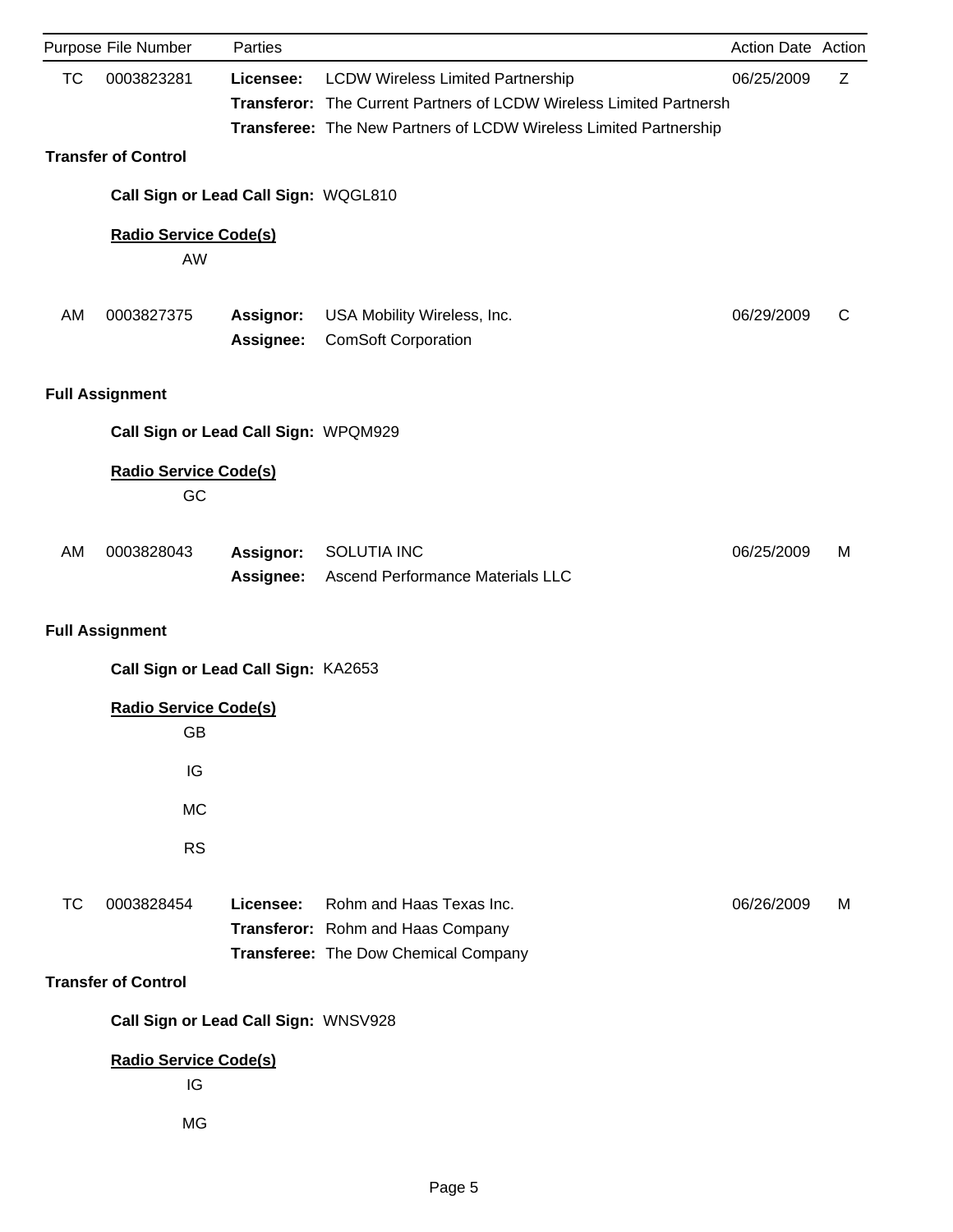|           | Purpose File Number                      | Parties   |                                                                                                          | Action Date Action |   |
|-----------|------------------------------------------|-----------|----------------------------------------------------------------------------------------------------------|--------------------|---|
| <b>TC</b> | 0003828454                               | Licensee: | Rohm and Haas Texas Inc.<br>Transferor: Rohm and Haas Company<br>Transferee: The Dow Chemical Company    | 06/26/2009         | М |
|           | <b>Transfer of Control</b>               |           |                                                                                                          |                    |   |
|           | Call Sign or Lead Call Sign: WNSV928     |           |                                                                                                          |                    |   |
|           | <b>Radio Service Code(s)</b><br>YI       |           |                                                                                                          |                    |   |
| TC        | 0003828509                               | Licensee: | Rohm and Haas Company<br>Transferor: Rohm and Haas Company<br>Transferee: The Dow Chemical Company       | 06/26/2009         | M |
|           | <b>Transfer of Control</b>               |           |                                                                                                          |                    |   |
|           | Call Sign or Lead Call Sign: WSS248      |           |                                                                                                          |                    |   |
|           | <b>Radio Service Code(s)</b><br>IG       |           |                                                                                                          |                    |   |
|           | <b>MC</b>                                |           |                                                                                                          |                    |   |
|           | YI                                       |           |                                                                                                          |                    |   |
| <b>TC</b> | 0003828561                               | Licensee: | Morton International Inc.<br>Transferor: Rohm and Haas Company<br>Transferee: The Dow Chemical Company   | 06/26/2009         | M |
|           | <b>Transfer of Control</b>               |           |                                                                                                          |                    |   |
|           | Call Sign or Lead Call Sign: WNIP297     |           |                                                                                                          |                    |   |
|           | <b>Radio Service Code(s)</b><br>IG       |           |                                                                                                          |                    |   |
| ТC        | 0003828674                               | Licensee: | Rohm and Haas Chemicals LLC<br>Transferor: Rohm and Haas Company<br>Transferee: The Dow Chemical Company | 06/26/2009         | M |
|           | <b>Transfer of Control</b>               |           |                                                                                                          |                    |   |
|           | Call Sign or Lead Call Sign: WPHV322     |           |                                                                                                          |                    |   |
|           | <b>Radio Service Code(s)</b><br>IG<br>YI |           |                                                                                                          |                    |   |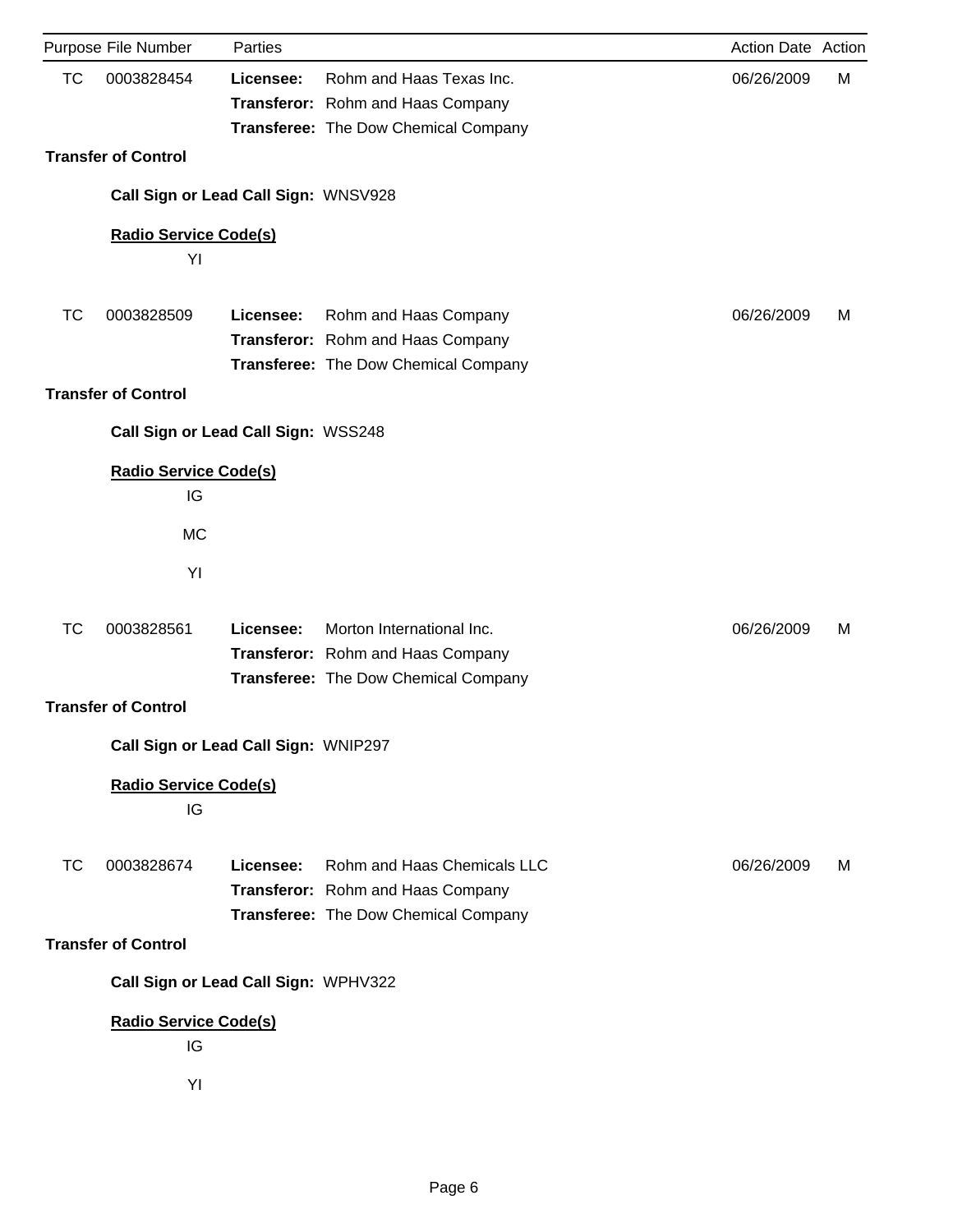|           | Purpose File Number                  | Parties                       |                                                                                                                     | Action Date Action |   |  |
|-----------|--------------------------------------|-------------------------------|---------------------------------------------------------------------------------------------------------------------|--------------------|---|--|
| AM        | 0003832276                           | <b>Assignor:</b><br>Assignee: | <b>USAA Realty Company</b><br><b>DSG Wilshire</b>                                                                   | 06/24/2009         | C |  |
|           | <b>Full Assignment</b>               |                               |                                                                                                                     |                    |   |  |
|           | Call Sign or Lead Call Sign: WPAW313 |                               |                                                                                                                     |                    |   |  |
|           | <b>Radio Service Code(s)</b><br>IG   |                               |                                                                                                                     |                    |   |  |
| <b>TC</b> | 0003833738                           | Licensee:                     | Rohm and Haas Electronic Materials LLC<br>Transferor: Rohm and Haas Company<br>Transferee: The Dow Chemical Company | 06/26/2009         | M |  |
|           | <b>Transfer of Control</b>           |                               |                                                                                                                     |                    |   |  |
|           | Call Sign or Lead Call Sign: WPNZ980 |                               |                                                                                                                     |                    |   |  |
|           | <b>Radio Service Code(s)</b><br>IG   |                               |                                                                                                                     |                    |   |  |
| AA        | 0003838348                           | Assignor:<br>Assignee:        | Sturm, Lenard<br>Sturm, Williard J                                                                                  | 06/25/2009         | M |  |
|           | <b>Full Assignment</b>               |                               |                                                                                                                     |                    |   |  |
|           | Call Sign or Lead Call Sign: KXJ950  |                               |                                                                                                                     |                    |   |  |
|           | <b>Radio Service Code(s)</b><br>IG   |                               |                                                                                                                     |                    |   |  |
| AA        | 0003839467                           | <b>Assignor:</b><br>Assignee: | Koch Nitrogen Company<br>Koch Nitrogen Company, LLC                                                                 | 06/22/2009         | C |  |
|           | <b>Full Assignment</b>               |                               |                                                                                                                     |                    |   |  |
|           | Call Sign or Lead Call Sign: WNMV587 |                               |                                                                                                                     |                    |   |  |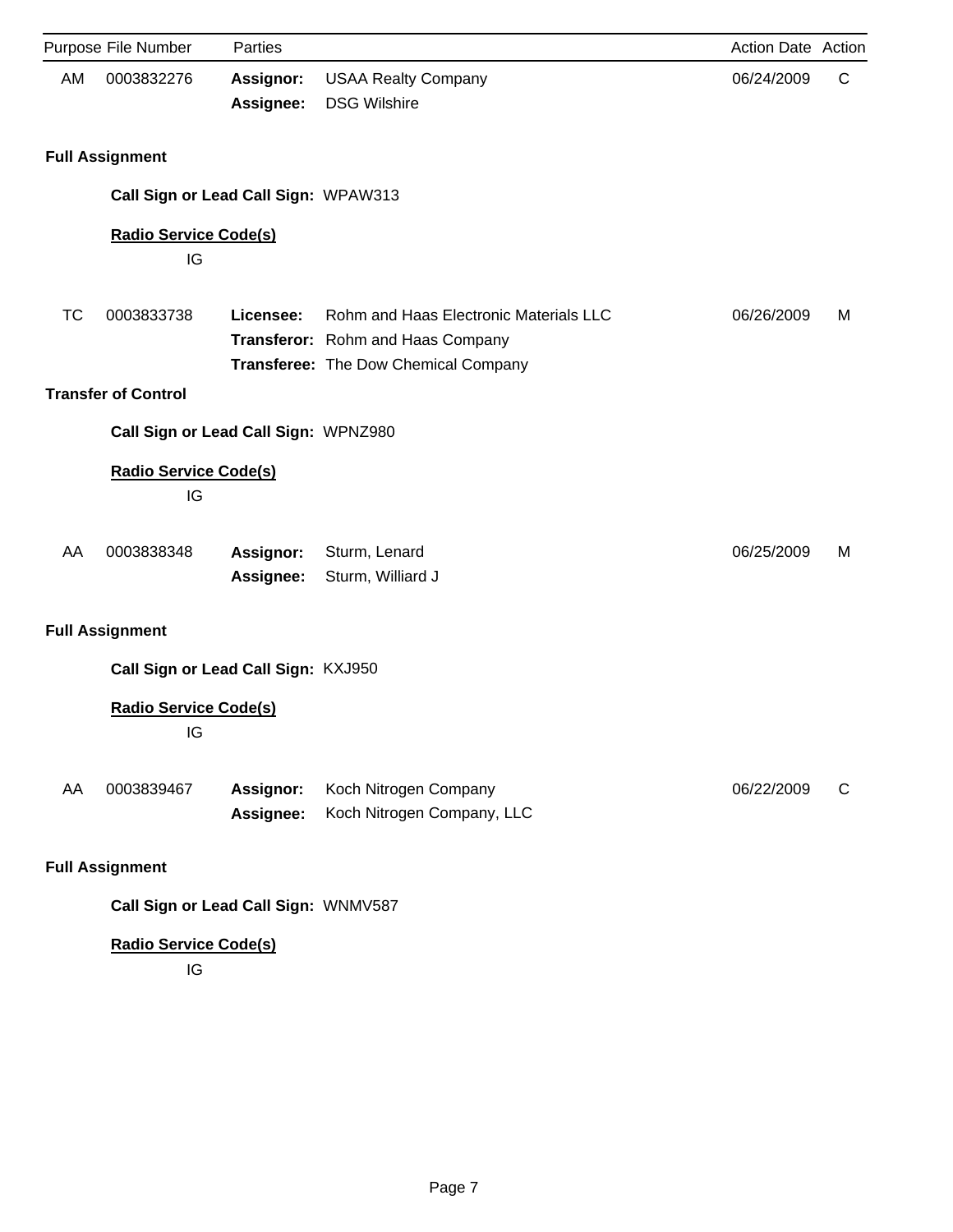|    | Purpose File Number                       | Parties                       |                                                                                       | Action Date Action |   |
|----|-------------------------------------------|-------------------------------|---------------------------------------------------------------------------------------|--------------------|---|
| AM | 0003839562                                | <b>Assignor:</b><br>Assignee: | Allegheny Communications Holdings I, LLC<br>Allegheny Communications Holdings II, LLC | 06/26/2009         | Z |
|    | <b>Full Assignment</b>                    |                               |                                                                                       |                    |   |
|    | Call Sign or Lead Call Sign: WPUH410      |                               |                                                                                       |                    |   |
|    | <b>Radio Service Code(s)</b><br><b>CN</b> |                               |                                                                                       |                    |   |
| AA | 0003839706                                | Assignor:<br><b>Assignee:</b> | ZECCHINO PAT ZECCHINO LEONARD<br><b>ZECCHINO FARMS LLC</b>                            | 06/27/2009         | M |
|    | <b>Full Assignment</b>                    |                               |                                                                                       |                    |   |
|    | Call Sign or Lead Call Sign: KNJN226      |                               |                                                                                       |                    |   |
|    | <b>Radio Service Code(s)</b><br>IG        |                               |                                                                                       |                    |   |
| AA | 0003846754                                | Assignor:<br>Assignee:        | Sunoco, Inc.<br>Holly Refining & Marketing - Tulsa LLC                                | 06/27/2009         | M |
|    | <b>Full Assignment</b>                    |                               |                                                                                       |                    |   |
|    | Call Sign or Lead Call Sign: WQGN959      |                               |                                                                                       |                    |   |
|    | <b>Radio Service Code(s)</b><br>IG        |                               |                                                                                       |                    |   |
| AA | 0003846760                                | Assignor:<br>Assignee:        | Sunoco, Inc.<br>Holly Refining & Marketing - Tulsa LLC                                | 06/27/2009         | M |
|    | <b>Full Assignment</b>                    |                               |                                                                                       |                    |   |
|    | Call Sign or Lead Call Sign: WPQG498      |                               |                                                                                       |                    |   |

YG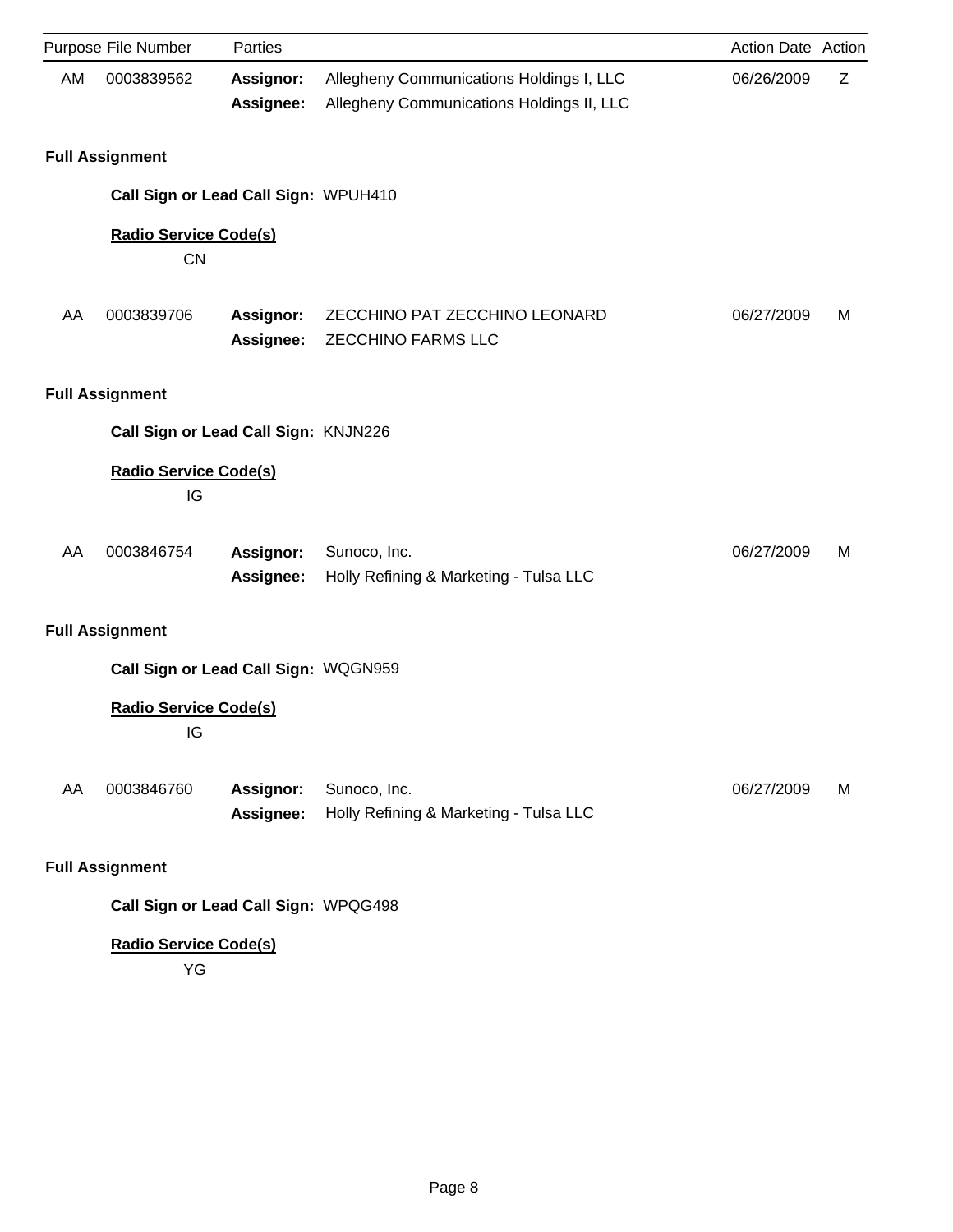|    | Purpose File Number                       | Parties                       |                                                                    | Action Date Action |   |
|----|-------------------------------------------|-------------------------------|--------------------------------------------------------------------|--------------------|---|
| AA | 0003846915                                | <b>Assignor:</b><br>Assignee: | Banana Communications, LLC<br>New Cingular Wireless PCS, LLC       | 06/25/2009         | Z |
|    | <b>Full Assignment</b>                    |                               |                                                                    |                    |   |
|    | Call Sign or Lead Call Sign: KNLH653      |                               |                                                                    |                    |   |
|    | <b>Radio Service Code(s)</b><br><b>CW</b> |                               |                                                                    |                    |   |
| AA | 0003847646                                | Assignor:<br>Assignee:        | SkyTel Spectrum LLC<br>American Messaging Services, LLC            | 06/25/2009         | Z |
|    | <b>Full Assignment</b>                    |                               |                                                                    |                    |   |
|    | Call Sign or Lead Call Sign: KNKV221      |                               |                                                                    |                    |   |
|    | <b>Radio Service Code(s)</b><br><b>CN</b> |                               |                                                                    |                    |   |
| AA | 0003848322                                | <b>Assignor:</b><br>Assignee: | Sun Services Corporation<br>Holly Refining & Marketing - Tulsa LLC | 06/27/2009         | M |
|    | <b>Full Assignment</b>                    |                               |                                                                    |                    |   |
|    | Call Sign or Lead Call Sign: WNAP583      |                               |                                                                    |                    |   |
|    | <b>Radio Service Code(s)</b><br>IG        |                               |                                                                    |                    |   |
| AA | 0003850682                                | Assignor:<br>Assignee:        | Space Data Research, LLC<br>M&FC Holding, LLC                      | 06/25/2009         | Ζ |
|    | <b>Full Assignment</b>                    |                               |                                                                    |                    |   |
|    | Call Sign or Lead Call Sign: KNKV204      |                               |                                                                    |                    |   |

CN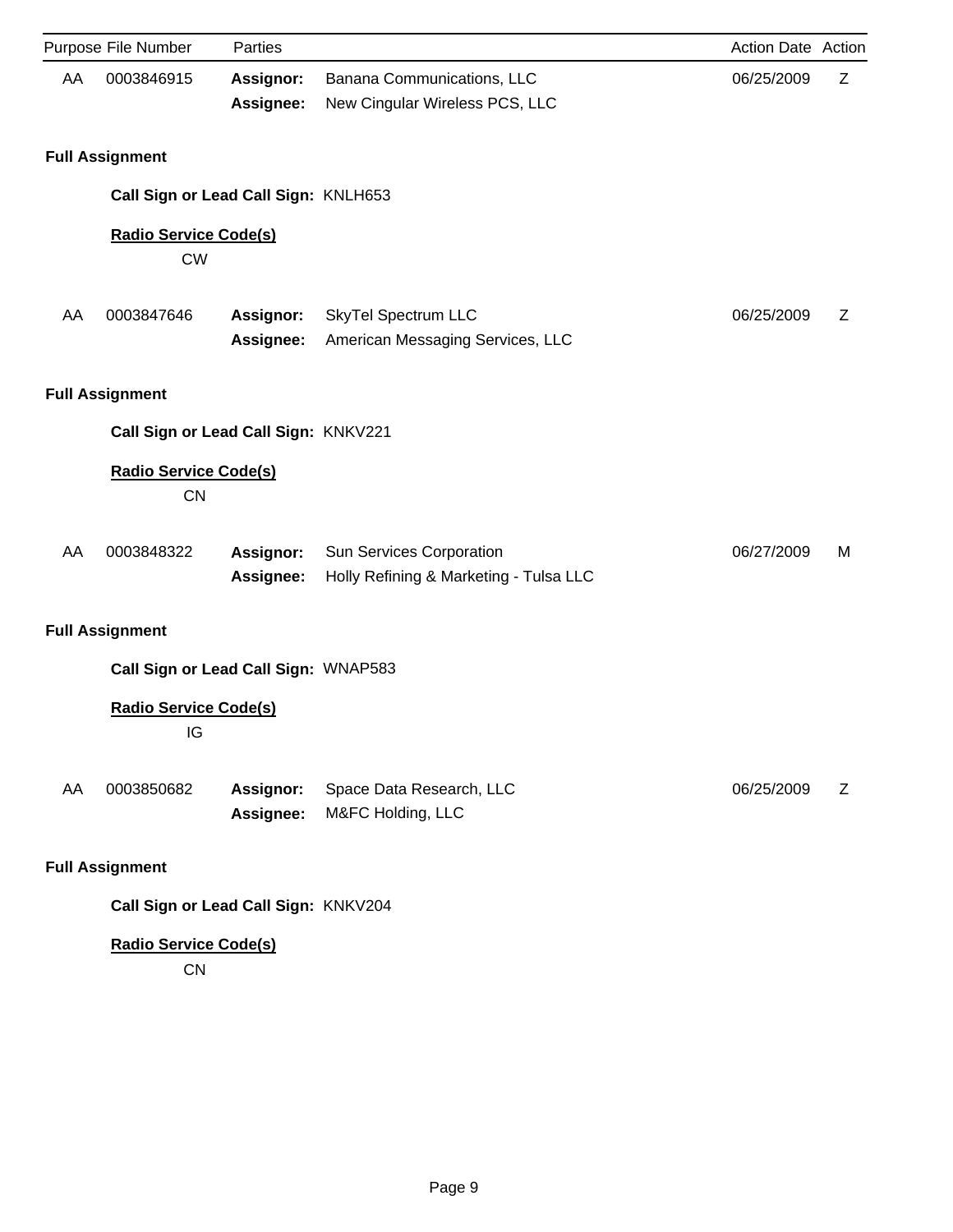|           | Purpose File Number                       | Parties                             |                                                                  | Action Date Action |   |
|-----------|-------------------------------------------|-------------------------------------|------------------------------------------------------------------|--------------------|---|
| AA        | 0003851840                                | Assignor:<br>Assignee:              | JINDRA, MILO M<br>JINDRA, JEREMY J                               | 06/23/2009         | Q |
|           | <b>Full Assignment</b>                    |                                     |                                                                  |                    |   |
|           | Call Sign or Lead Call Sign: WPFG731      |                                     |                                                                  |                    |   |
|           | <b>Radio Service Code(s)</b><br>IG        |                                     |                                                                  |                    |   |
| AA        | 0003852017                                | Assignor:<br>Assignee:              | Wireless US LC<br>Kurian, Thomas K                               | 06/25/2009         | Z |
|           | <b>Full Assignment</b>                    |                                     |                                                                  |                    |   |
|           | Call Sign or Lead Call Sign: WNXB397      |                                     |                                                                  |                    |   |
|           | <b>Radio Service Code(s)</b><br><b>GB</b> |                                     |                                                                  |                    |   |
|           | <b>GM</b>                                 |                                     |                                                                  |                    |   |
|           | <b>YM</b>                                 |                                     |                                                                  |                    |   |
| <b>TC</b> | 0003852721                                | Licensee:<br>Transferee: NTCH, Inc. | NTCH-Grand Junction, LLC<br>Transferor: IAT Communications, Inc. | 06/23/2009         | Z |
|           | <b>Transfer of Control</b>                |                                     |                                                                  |                    |   |
|           | Call Sign or Lead Call Sign: WPQP526      |                                     |                                                                  |                    |   |
|           | <b>Radio Service Code(s)</b><br><b>CW</b> |                                     |                                                                  |                    |   |
|           | <b>MG</b>                                 |                                     |                                                                  |                    |   |
| AA        | 0003853506                                | Assignor:<br>Assignee:              | MacIntyre, Scott C<br>Space Data Spectrum Holdings, LLC          | 06/25/2009         | Z |
|           | <b>Full Assignment</b>                    |                                     |                                                                  |                    |   |
|           | Call Sign or Lead Call Sign: WPXN805      |                                     |                                                                  |                    |   |
|           | <b>Radio Service Code(s)</b><br><b>CN</b> |                                     |                                                                  |                    |   |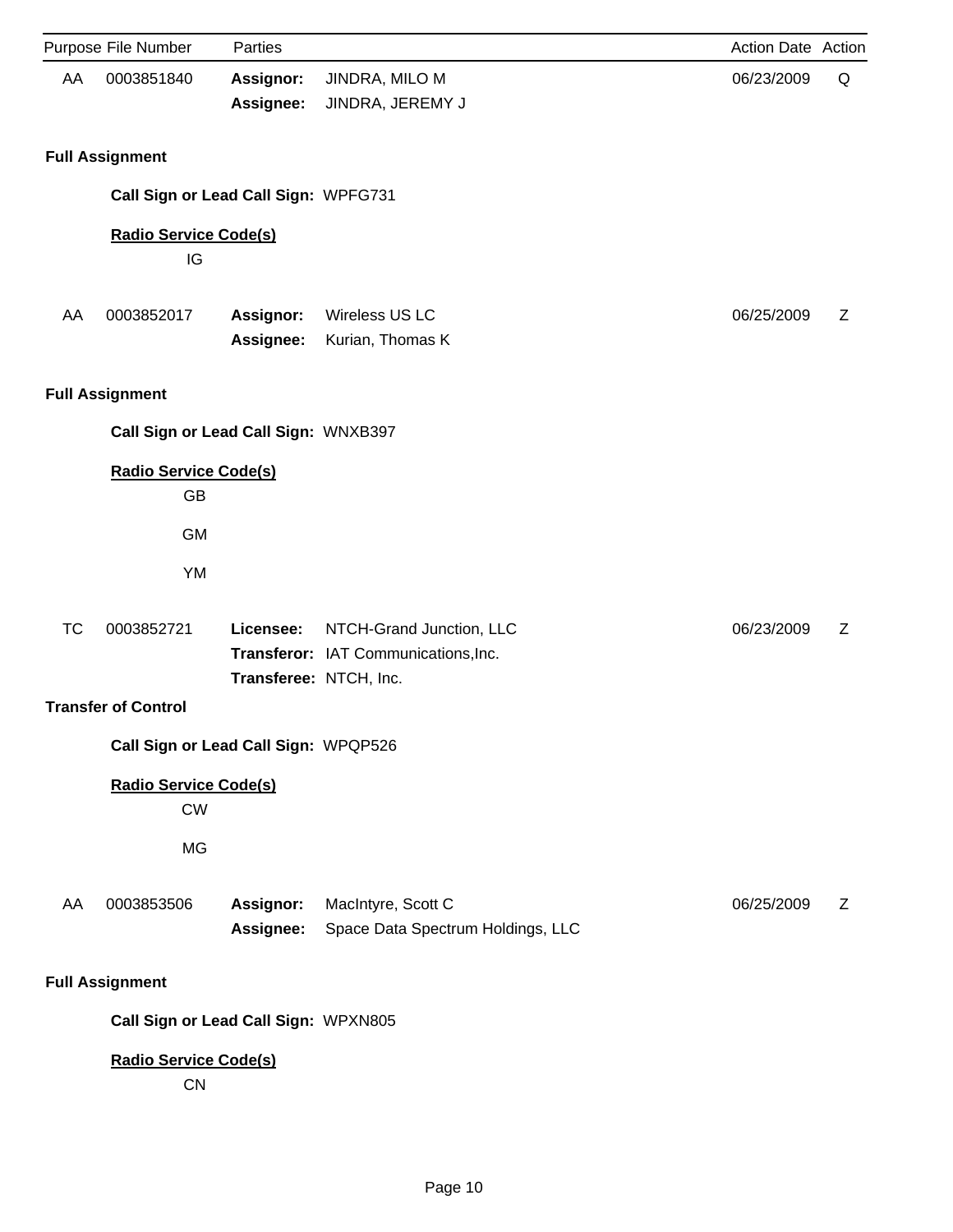|    | Purpose File Number                  | Parties                       |                                                                      | Action Date Action |   |
|----|--------------------------------------|-------------------------------|----------------------------------------------------------------------|--------------------|---|
| AA | 0003857701                           | <b>Assignor:</b><br>Assignee: | AMERICAN FINISHING RESOURCES INC<br>AMERICAN FINISHING RESOURCES LLC | 06/26/2009         | Z |
|    | <b>Full Assignment</b>               |                               |                                                                      |                    |   |
|    | Call Sign or Lead Call Sign: WQBU777 |                               |                                                                      |                    |   |
|    | <b>Radio Service Code(s)</b><br>IG   |                               |                                                                      |                    |   |
| AA | 0003857714                           | Assignor:<br>Assignee:        | ROSENBERG BUILDERS SUPPLY INC<br>HOOLEY BUILDING SUPPLY INC          | 06/26/2009         | M |
|    | <b>Full Assignment</b>               |                               |                                                                      |                    |   |
|    | Call Sign or Lead Call Sign: WPGF698 |                               |                                                                      |                    |   |
|    | <b>Radio Service Code(s)</b><br>IG   |                               |                                                                      |                    |   |
| AA | 0003858580                           | Assignor:<br><b>Assignee:</b> | Orovaca Inc<br>Cal Worthington Trust dba Hammond Ranch               | 06/25/2009         | M |
|    | <b>Full Assignment</b>               |                               |                                                                      |                    |   |
|    | Call Sign or Lead Call Sign: WPRB498 |                               |                                                                      |                    |   |
|    | <b>Radio Service Code(s)</b><br>IG   |                               |                                                                      |                    |   |
| AA | 0003859409                           | <b>Assignor:</b><br>Assignee: | <b>DAUPHINAIS &amp; SON INC</b><br>CS MA LLC                         | 06/23/2009         | D |
|    | <b>Full Assignment</b>               |                               |                                                                      |                    |   |
|    | Call Sign or Lead Call Sign: KCD902  |                               |                                                                      |                    |   |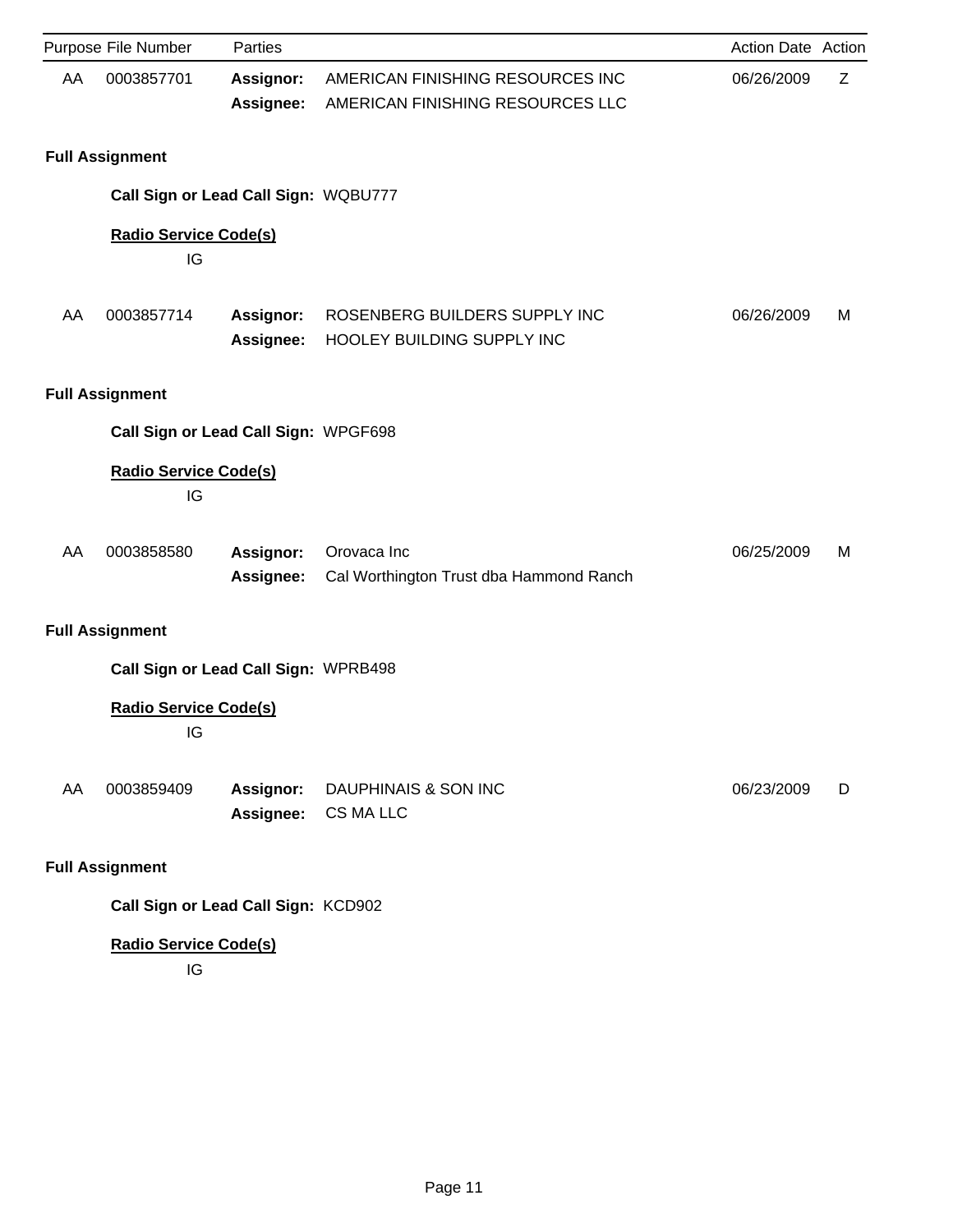|    | Purpose File Number                  | Parties                       |                                                                       | Action Date Action |   |
|----|--------------------------------------|-------------------------------|-----------------------------------------------------------------------|--------------------|---|
| AA | 0003860930                           | <b>Assignor:</b><br>Assignee: | <b>North Platte Feeders</b><br>North Platte Livestock Feeders LLC     | 06/25/2009         | M |
|    | <b>Full Assignment</b>               |                               |                                                                       |                    |   |
|    | Call Sign or Lead Call Sign: WPGT915 |                               |                                                                       |                    |   |
|    | <b>Radio Service Code(s)</b><br>IG   |                               |                                                                       |                    |   |
| AA | 0003860933                           | Assignor:<br><b>Assignee:</b> | Tarzana Hospital<br>Providence Tarzana Medical Center                 | 06/25/2009         | M |
|    | <b>Full Assignment</b>               |                               |                                                                       |                    |   |
|    | Call Sign or Lead Call Sign: WQEB898 |                               |                                                                       |                    |   |
|    | <b>Radio Service Code(s)</b><br>IG   |                               |                                                                       |                    |   |
| AA | 0003861564                           | Assignor:<br>Assignee:        | U S TOOL & DIE INC<br>HOLTEC MANUFACTURING DIVISION                   | 06/26/2009         | M |
|    | <b>Full Assignment</b>               |                               |                                                                       |                    |   |
|    | Call Sign or Lead Call Sign: WPGC769 |                               |                                                                       |                    |   |
|    | <b>Radio Service Code(s)</b><br>IG   |                               |                                                                       |                    |   |
| AA | 0003862050                           | <b>Assignor:</b><br>Assignee: | C J Mahan Construction Co., Inc<br>C J Mahan Construction Company LLC | 06/25/2009         | M |
|    | <b>Full Assignment</b>               |                               |                                                                       |                    |   |

**Call Sign or Lead Call Sign:** WPHM579

# **Radio Service Code(s)**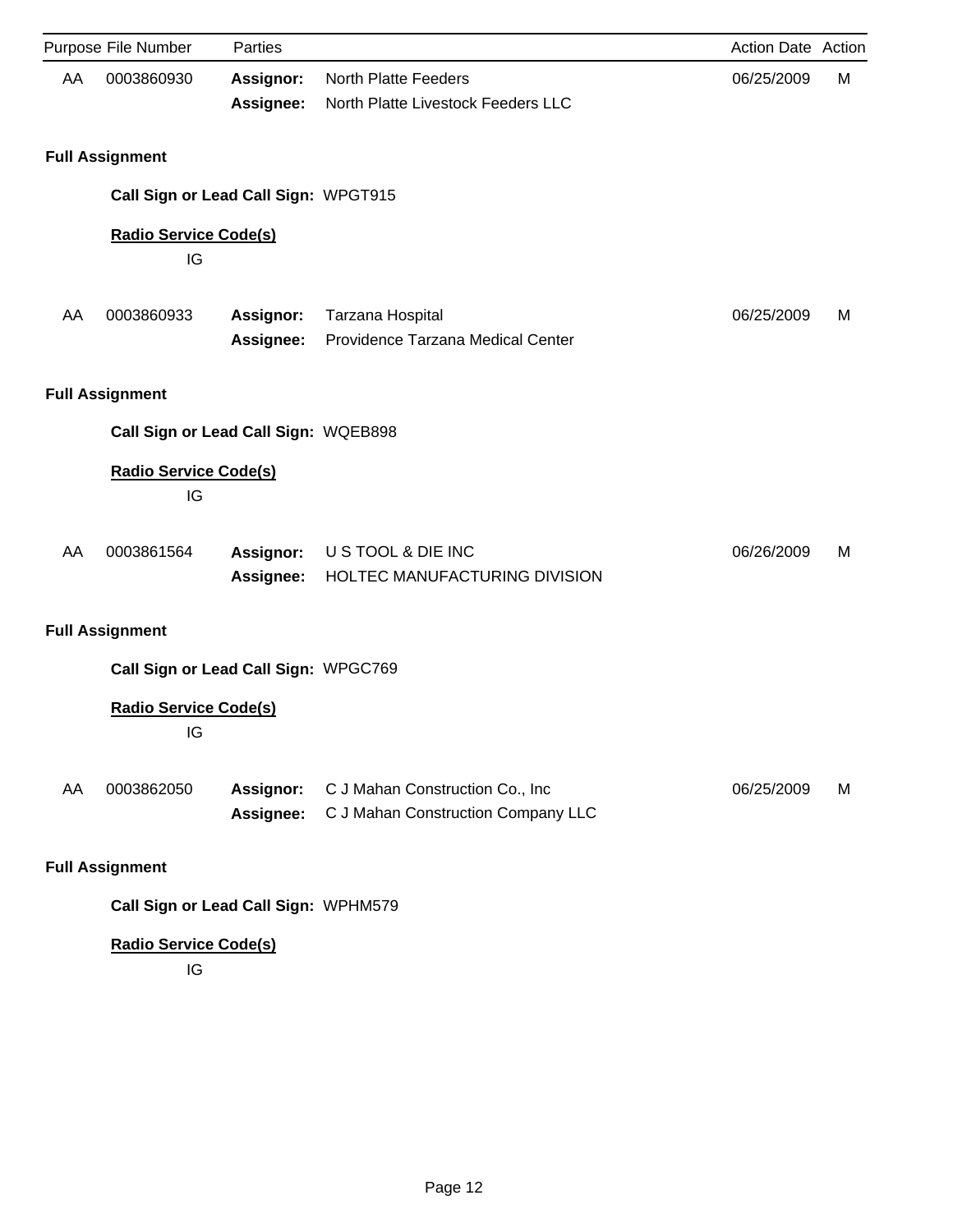|    | Purpose File Number                  | Parties                       |                                                                          | Action Date Action |   |
|----|--------------------------------------|-------------------------------|--------------------------------------------------------------------------|--------------------|---|
| AA | 0003862074                           | <b>Assignor:</b><br>Assignee: | <b>TDS Logistics</b><br>Syncreon US Inc                                  | 06/25/2009         | М |
|    | <b>Full Assignment</b>               |                               |                                                                          |                    |   |
|    | Call Sign or Lead Call Sign: WQBB213 |                               |                                                                          |                    |   |
|    | <b>Radio Service Code(s)</b><br>IG   |                               |                                                                          |                    |   |
| AA | 0003862607                           | Assignor:<br>Assignee:        | <b>TDSIUS Inc</b><br>Syncreon US, Inc                                    | 06/25/2009         | M |
|    | <b>Full Assignment</b>               |                               |                                                                          |                    |   |
|    | Call Sign or Lead Call Sign: WQCA814 |                               |                                                                          |                    |   |
|    | <b>Radio Service Code(s)</b><br>IG   |                               |                                                                          |                    |   |
| AA | 0003863921                           | Assignor:<br>Assignee:        | FRANCIS, JOSE N<br>Kurian, Thomas K                                      | 06/26/2009         | C |
|    | <b>Full Assignment</b>               |                               |                                                                          |                    |   |
|    | Call Sign or Lead Call Sign: WPRJ763 |                               |                                                                          |                    |   |
|    | <b>Radio Service Code(s)</b><br>YG   |                               |                                                                          |                    |   |
| AA | 0003865734                           | <b>Assignor:</b><br>Assignee: | <b>Frucon Construction Corp</b><br><b>BIS Frucon Industrial Services</b> | 06/25/2009         | M |
|    | <b>Full Assignment</b>               |                               |                                                                          |                    |   |

**Call Sign or Lead Call Sign:** WQDM715

# **Radio Service Code(s)**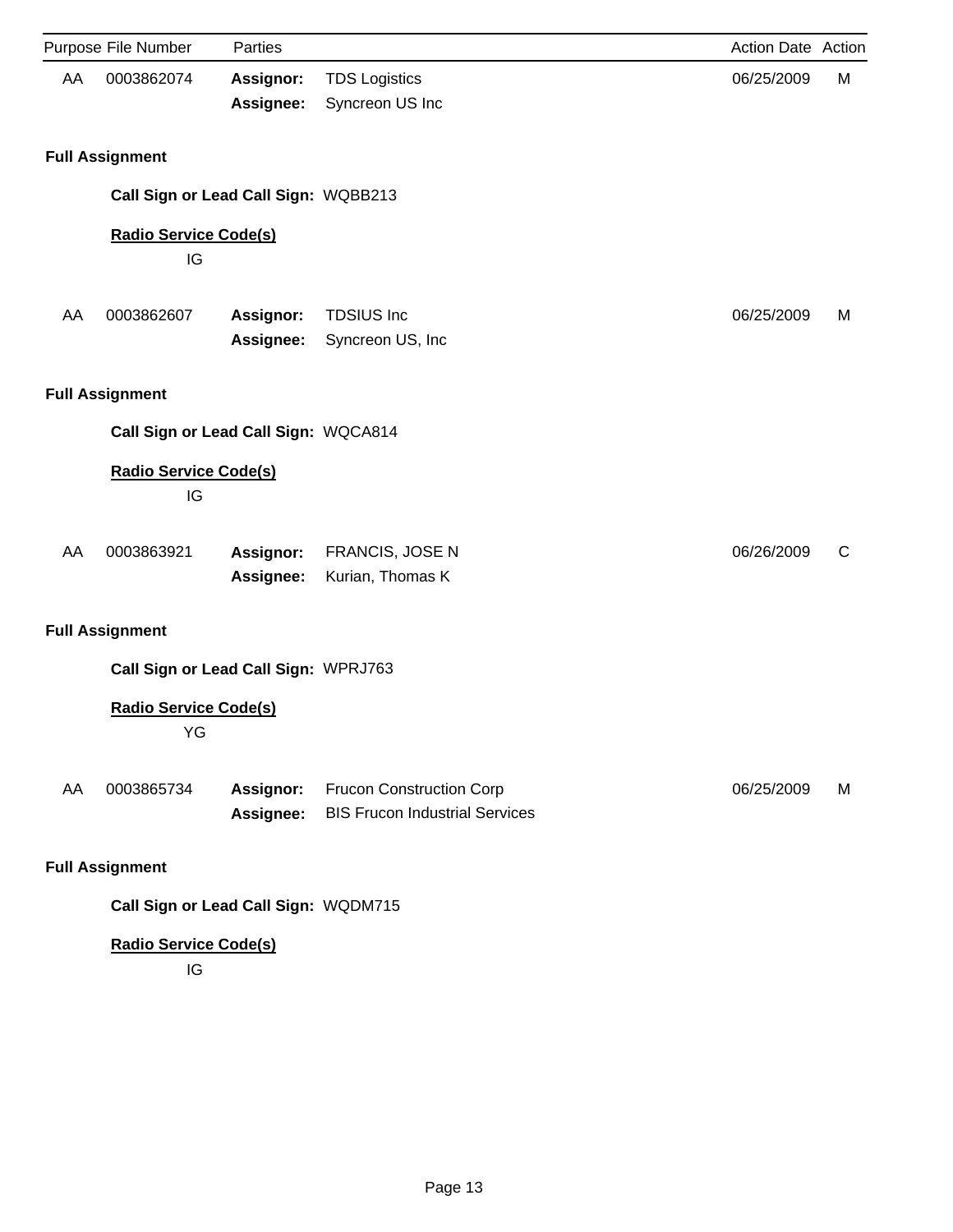|    | Purpose File Number                  | Parties                       |                                         | Action Date Action |   |
|----|--------------------------------------|-------------------------------|-----------------------------------------|--------------------|---|
| AA | 0003865744                           | <b>Assignor:</b><br>Assignee: | Wiegel, Theodore J<br>Ganske, Kent      | 06/25/2009         | M |
|    | <b>Full Assignment</b>               |                               |                                         |                    |   |
|    | Call Sign or Lead Call Sign: WNCD273 |                               |                                         |                    |   |
|    | <b>Radio Service Code(s)</b><br>IG   |                               |                                         |                    |   |
| AA | 0003867270                           | Assignor:<br>Assignee:        | BRETZ, PAUL E<br><b>BRETZ FARMS INC</b> | 06/26/2009         | М |
|    | <b>Full Assignment</b>               |                               |                                         |                    |   |
|    | Call Sign or Lead Call Sign: KZF694  |                               |                                         |                    |   |
|    | <b>Radio Service Code(s)</b><br>IG   |                               |                                         |                    |   |
| AA | 0003869964                           | Assignor:<br>Assignee:        | Kneupper, Edward<br>Morgan, William A   | 06/25/2009         | М |
|    | <b>Full Assignment</b>               |                               |                                         |                    |   |
|    | Call Sign or Lead Call Sign: WPRS758 |                               |                                         |                    |   |
|    | <b>Radio Service Code(s)</b><br>YG   |                               |                                         |                    |   |
| AA | 0003870110                           | Assignor:<br>Assignee:        | Herzog, Walter<br>W.L.H. Rentals, Inc   | 06/25/2009         | Q |
|    | <b>Full Assignment</b>               |                               |                                         |                    |   |
|    | Call Sign or Lead Call Sign: KNNH630 |                               |                                         |                    |   |
|    | <b>Radio Service Code(s)</b>         |                               |                                         |                    |   |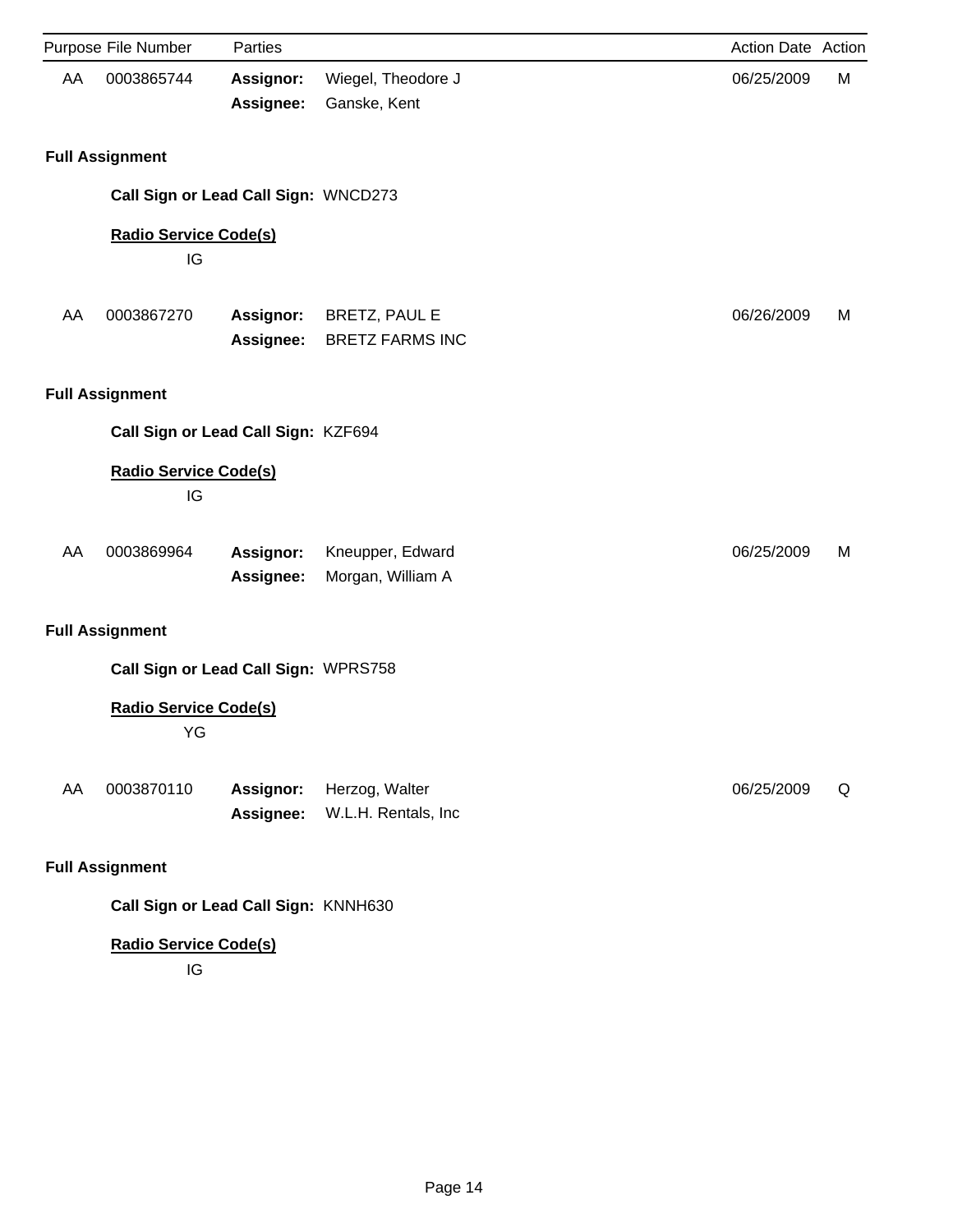|    | Purpose File Number                  | Parties                |                                                                                                                | Action Date Action |   |
|----|--------------------------------------|------------------------|----------------------------------------------------------------------------------------------------------------|--------------------|---|
| AA | 0003872154                           | Assignor:<br>Assignee: | ANNAPOLIS CAB COMPANY INC<br>DIAMOND CAB OF ANNAPOLIS                                                          | 06/26/2009         | М |
|    | <b>Full Assignment</b>               |                        |                                                                                                                |                    |   |
|    | Call Sign or Lead Call Sign: WQAP814 |                        |                                                                                                                |                    |   |
|    | <b>Radio Service Code(s)</b><br>IG   |                        |                                                                                                                |                    |   |
| ТC | 0003875885                           | Licensee:              | Tyco Electronics Power Systems, Inc.<br>Transferor: Tyco Electronics Ltd.<br>Transferee: Tyco Electronics Ltd. | 06/26/2009         | C |
|    | <b>Transfer of Control</b>           |                        |                                                                                                                |                    |   |
|    | Call Sign or Lead Call Sign: KRU366  |                        |                                                                                                                |                    |   |
|    | <b>Radio Service Code(s)</b><br>IG   |                        |                                                                                                                |                    |   |
| AA | 0003876927                           | Assignor:<br>Assignee: | Hamilton Land Surveying<br>Hamilton Land Surveying, Inc                                                        | 06/23/2009         | C |
|    | <b>Full Assignment</b>               |                        |                                                                                                                |                    |   |
|    | Call Sign or Lead Call Sign: WPQG496 |                        |                                                                                                                |                    |   |
|    | <b>Radio Service Code(s)</b><br>IG   |                        |                                                                                                                |                    |   |
| AA | 0003876948                           | Assignor:<br>Assignee: | <b>Gallup Sand &amp; Gravel Company</b><br>Gallup Sand & Gravel LLC                                            | 06/23/2009         | C |
|    | <b>Full Assignment</b>               |                        |                                                                                                                |                    |   |

**Call Sign or Lead Call Sign:** WNZC301

# **Radio Service Code(s)**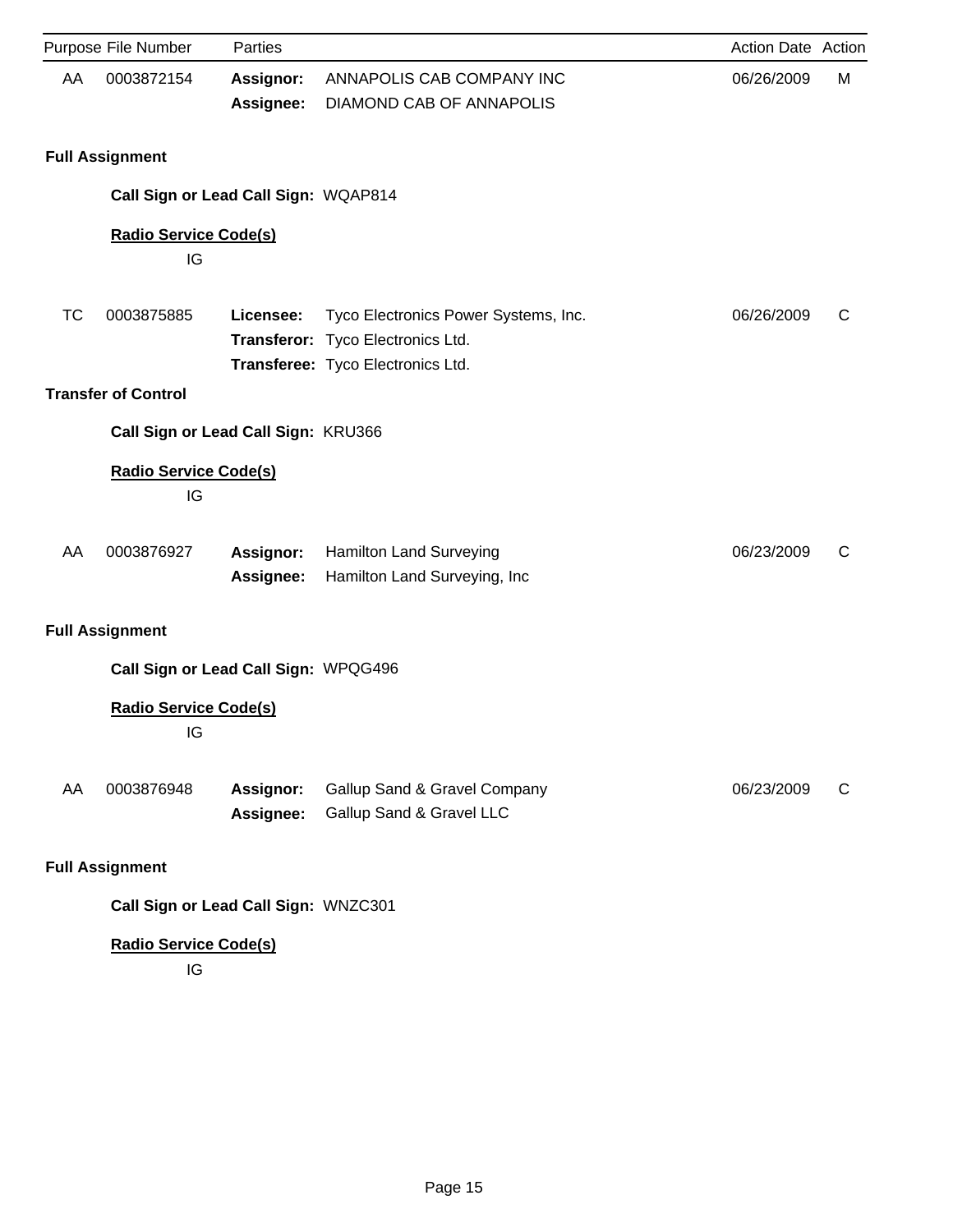|           | Purpose File Number                  | Parties                |                                                              | <b>Action Date Action</b> |   |
|-----------|--------------------------------------|------------------------|--------------------------------------------------------------|---------------------------|---|
| AA        | 0003876956                           | Assignor:<br>Assignee: | Gallup Sand and Gravel Company<br>Gallup Sand and Gravel LLC | 06/23/2009                | C |
|           | <b>Full Assignment</b>               |                        |                                                              |                           |   |
|           | Call Sign or Lead Call Sign: WPIF532 |                        |                                                              |                           |   |
|           | <b>Radio Service Code(s)</b>         |                        |                                                              |                           |   |
|           | IG                                   |                        |                                                              |                           |   |
|           |                                      |                        |                                                              |                           |   |
| AA        | 0003876961                           | Assignor:              | Hyatt Corporation Valencia Hotel LLC                         | 06/23/2009                | C |
|           |                                      | Assignee:              | Noble/Valencia OPCO LLC dba Hyatt Valencia                   |                           |   |
|           | <b>Full Assignment</b>               |                        |                                                              |                           |   |
|           | Call Sign or Lead Call Sign: WQDR592 |                        |                                                              |                           |   |
|           | <b>Radio Service Code(s)</b>         |                        |                                                              |                           |   |
|           | IG                                   |                        |                                                              |                           |   |
|           |                                      |                        |                                                              |                           |   |
| <b>TC</b> | 0003878024                           | Licensee:              | Kingwood Mining Company, LLC                                 | 06/27/2009                | C |
|           |                                      |                        | Transferor: Alpha Natural Resources, Inc.                    |                           |   |
|           | <b>Transfer of Control</b>           |                        | Transferee: Foundation Coal Holdings, Inc.                   |                           |   |
|           |                                      |                        |                                                              |                           |   |
|           | Call Sign or Lead Call Sign: WQIT955 |                        |                                                              |                           |   |
|           | <b>Radio Service Code(s)</b>         |                        |                                                              |                           |   |
|           | IG                                   |                        |                                                              |                           |   |
| ТC        | 0003878032                           | Licensee:              | <b>Emerald Coal Resources, LP</b>                            | 06/27/2009                | C |
|           |                                      |                        | Transferor: Foundation Coal Holdings, Inc.                   |                           |   |
|           |                                      |                        | Transferee: Foundation Coal Holdings, Inc.                   |                           |   |
|           | <b>Transfer of Control</b>           |                        |                                                              |                           |   |
|           | Call Sign or Lead Call Sign: WQBN532 |                        |                                                              |                           |   |
|           | <b>Radio Service Code(s)</b>         |                        |                                                              |                           |   |
|           | IG                                   |                        |                                                              |                           |   |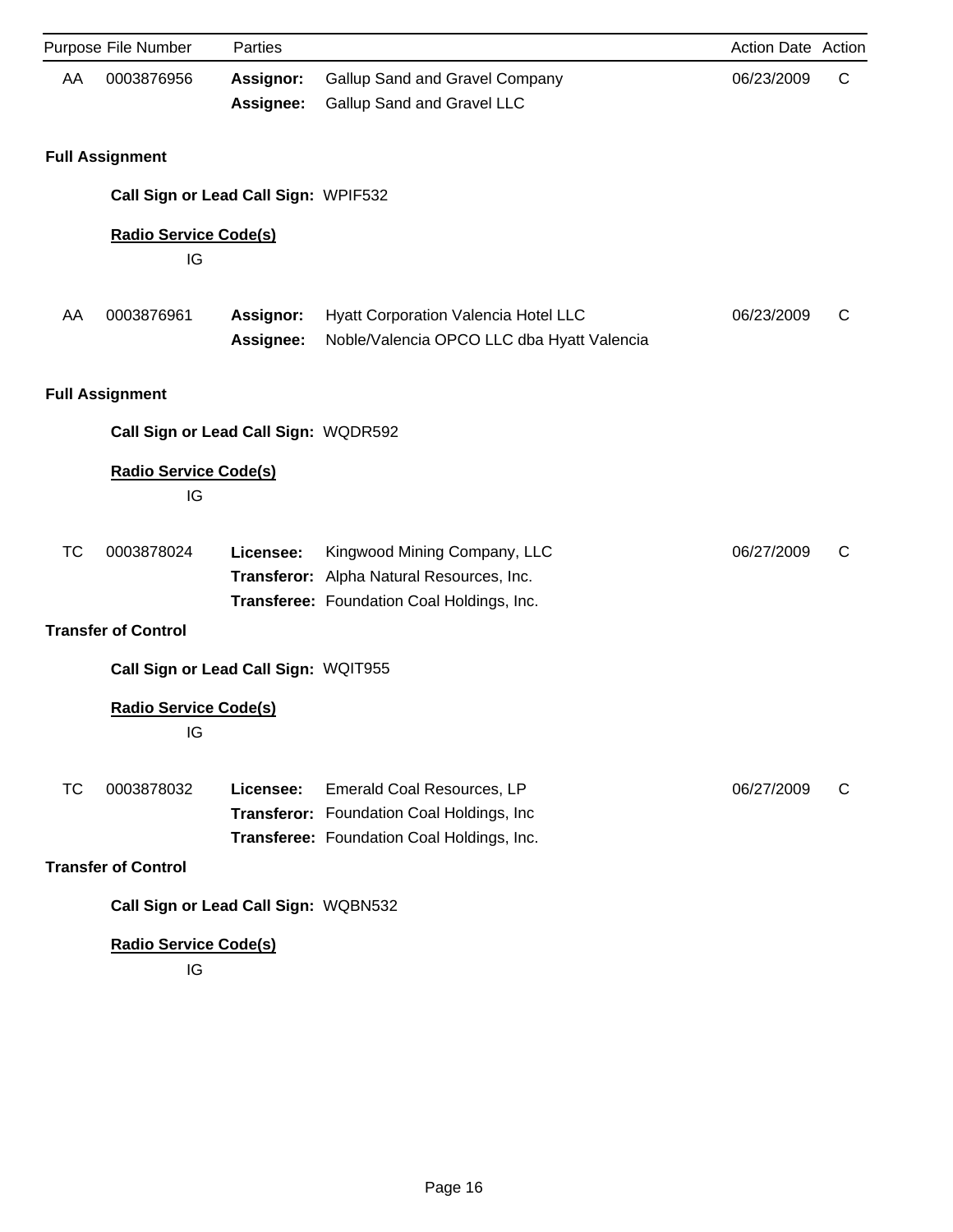|           | Purpose File Number                                                        | Parties   |                                                                                                                                | Action Date Action |   |
|-----------|----------------------------------------------------------------------------|-----------|--------------------------------------------------------------------------------------------------------------------------------|--------------------|---|
| <b>TC</b> | 0003878156                                                                 | Licensee: | Enterprise Mining Company, LLC<br>Transferor: Alpha Natural Resources, Inc.<br>Transferee: Foundation Coal Holdings, Inc.      | 06/27/2009         | C |
|           | <b>Transfer of Control</b>                                                 |           |                                                                                                                                |                    |   |
|           | Call Sign or Lead Call Sign: WXU729                                        |           |                                                                                                                                |                    |   |
|           | <b>Radio Service Code(s)</b>                                               |           |                                                                                                                                |                    |   |
|           | <b>GB</b>                                                                  |           |                                                                                                                                |                    |   |
|           | IG                                                                         |           |                                                                                                                                |                    |   |
| TC        | 0003878157                                                                 | Licensee: | Kepler Processing Company, LLC<br>Transferor: Alpha Natural Resources, Inc.<br>Transferee: Foundation Coal Holdings, Inc.      | 06/27/2009         | C |
|           | <b>Transfer of Control</b>                                                 |           |                                                                                                                                |                    |   |
|           | Call Sign or Lead Call Sign: WPPZ313                                       |           |                                                                                                                                |                    |   |
|           | <b>Radio Service Code(s)</b><br>IG                                         |           |                                                                                                                                |                    |   |
| <b>TC</b> | 0003878158<br><b>Transfer of Control</b>                                   | Licensee: | Paramont Coal Company Virginia, LLC<br>Transferor: Alpha Natural Resources, Inc.<br>Transferee: Foundation Coal Holdings, Inc. | 06/27/2009         | C |
|           | Call Sign or Lead Call Sign: WNQF879                                       |           |                                                                                                                                |                    |   |
|           | <b>Radio Service Code(s)</b><br>IG                                         |           |                                                                                                                                |                    |   |
| ТC        | 0003878221                                                                 | Licensee: | Kingston Resources, Inc.<br>Transferor: Foundation Coal Holdings, Inc.<br>Transferee: Foundation Coal Holdings, Inc.           | 06/27/2009         | C |
|           | <b>Transfer of Control</b>                                                 |           |                                                                                                                                |                    |   |
|           | Call Sign or Lead Call Sign: WQGN485<br><b>Radio Service Code(s)</b><br>IG |           |                                                                                                                                |                    |   |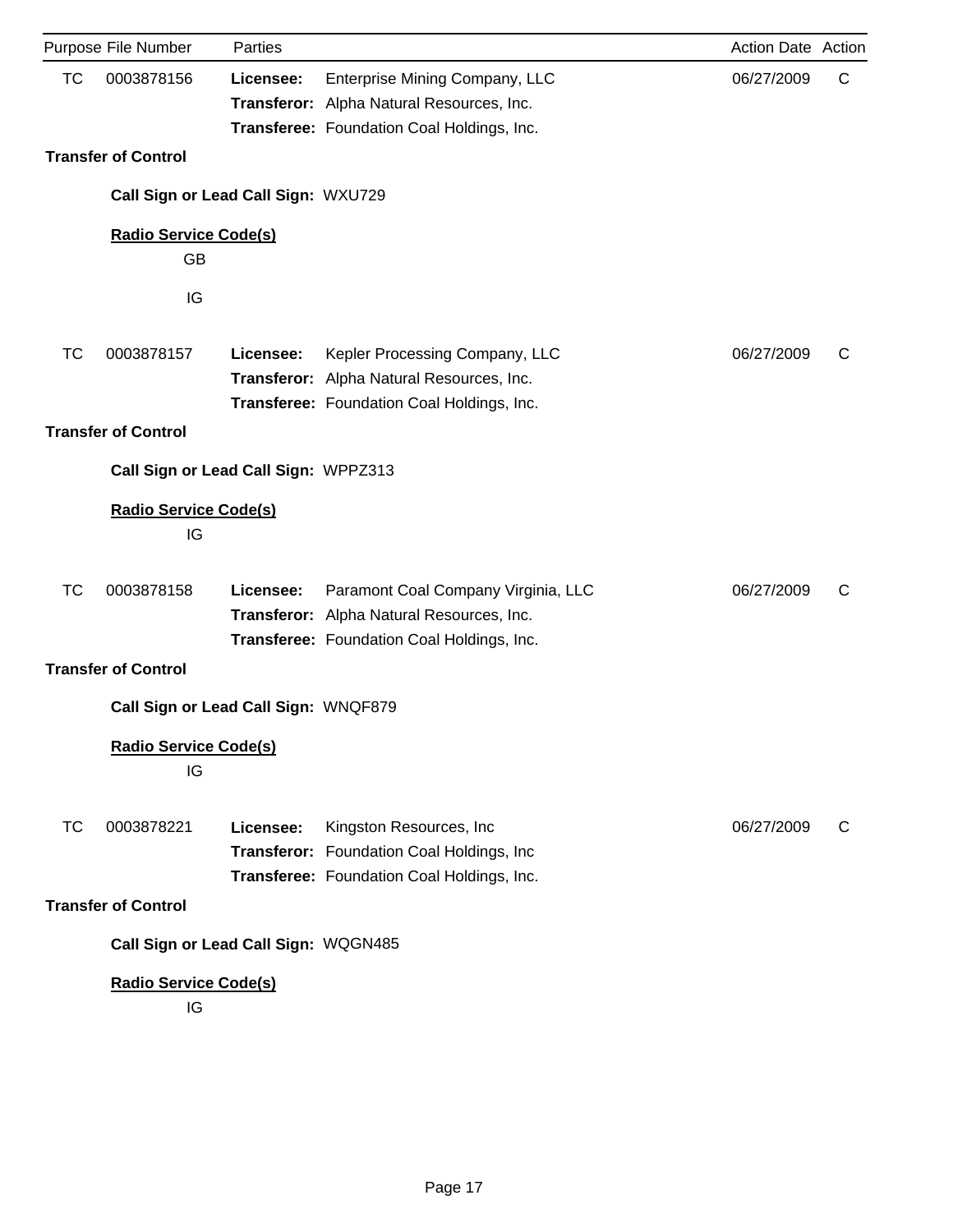|           | Purpose File Number                  | Parties          |                                               | Action Date Action |   |  |
|-----------|--------------------------------------|------------------|-----------------------------------------------|--------------------|---|--|
| <b>TC</b> | 0003878763                           | Licensee:        | Litwar Processing Company, LLC                | 06/27/2009         | C |  |
|           |                                      |                  | Transferor: Alpha Natural Resources, Inc.     |                    |   |  |
|           |                                      |                  | Transferee: Foundation Coal Holdings, Inc.    |                    |   |  |
|           | <b>Transfer of Control</b>           |                  |                                               |                    |   |  |
|           | Call Sign or Lead Call Sign: WQCE679 |                  |                                               |                    |   |  |
|           | <b>Radio Service Code(s)</b>         |                  |                                               |                    |   |  |
|           | IG                                   |                  |                                               |                    |   |  |
|           |                                      |                  |                                               |                    |   |  |
| AA        | 0003878834                           | <b>Assignor:</b> | LAN MAR MARINA INC                            | 06/27/2009         | M |  |
|           |                                      | Assignee:        | TEI INDUSTRIES DBA PORT ROYALE MARINA AND LAI |                    |   |  |
|           |                                      |                  |                                               |                    |   |  |
|           | <b>Full Assignment</b>               |                  |                                               |                    |   |  |
|           | Call Sign or Lead Call Sign: WPGH616 |                  |                                               |                    |   |  |
|           | <b>Radio Service Code(s)</b>         |                  |                                               |                    |   |  |
|           | IG                                   |                  |                                               |                    |   |  |
|           |                                      |                  |                                               |                    |   |  |
| <b>TC</b> | 0003879143                           | Licensee:        | Laurel Creek Co Inc                           | 06/27/2009         | C |  |
|           |                                      |                  | Transferor: Foundation Coal Holdings, Inc.    |                    |   |  |
|           |                                      |                  | Transferee: Foundation Coal Holdings, Inc.    |                    |   |  |
|           | <b>Transfer of Control</b>           |                  |                                               |                    |   |  |
|           | Call Sign or Lead Call Sign: WQGY486 |                  |                                               |                    |   |  |
|           | <b>Radio Service Code(s)</b>         |                  |                                               |                    |   |  |
|           | IG                                   |                  |                                               |                    |   |  |
|           |                                      |                  |                                               |                    |   |  |
| ТC        | 0003879147                           | Licensee:        | Rockspring Development Inc.                   | 06/27/2009         | C |  |
|           |                                      |                  | Transferor: Foundation Coal Holdings, Inc.    |                    |   |  |
|           |                                      |                  | Transferee: Foundation Coal Holdings, Inc.    |                    |   |  |
|           | <b>Transfer of Control</b>           |                  |                                               |                    |   |  |
|           | Call Sign or Lead Call Sign: KFZ237  |                  |                                               |                    |   |  |
|           | <b>Radio Service Code(s)</b>         |                  |                                               |                    |   |  |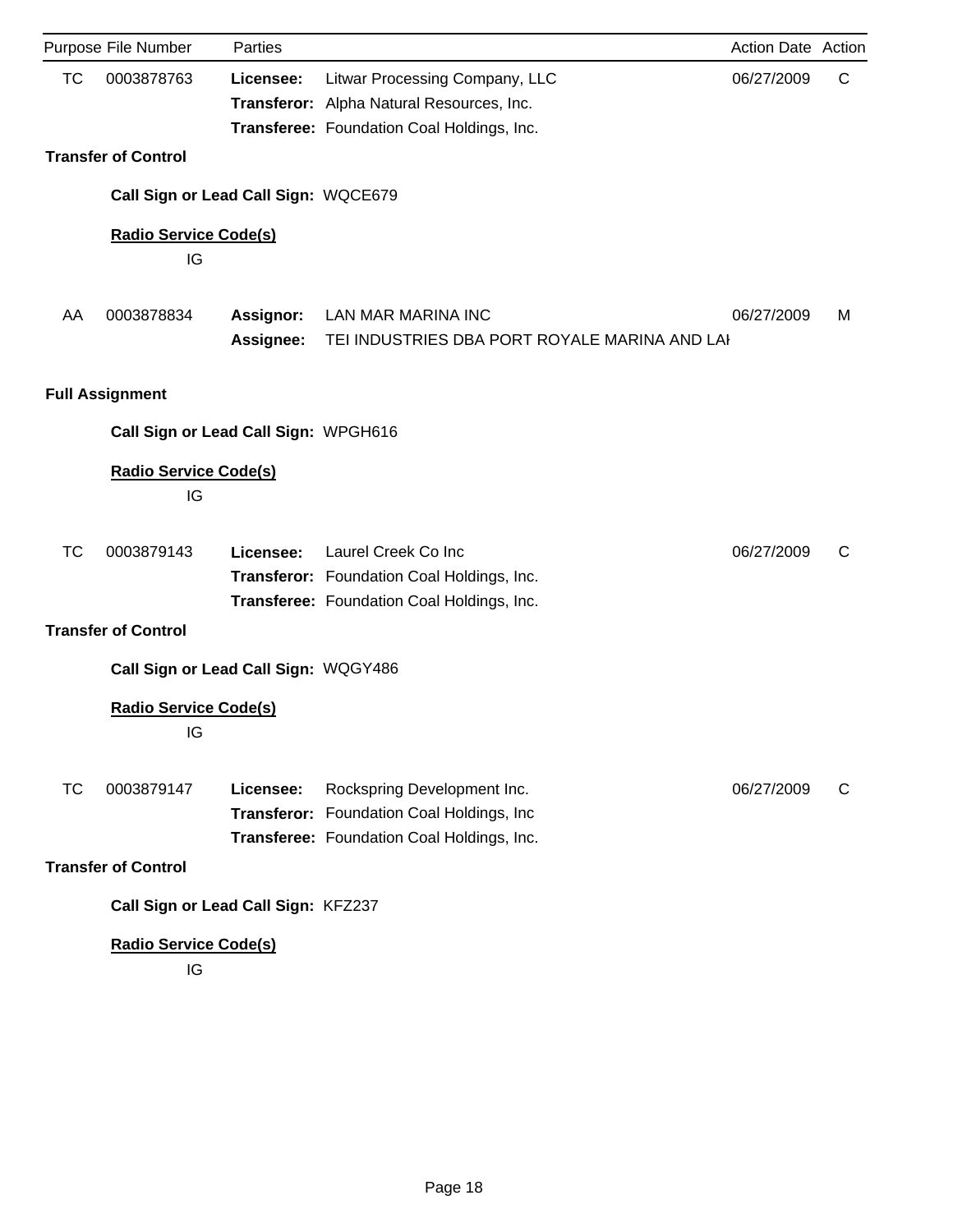|           | Purpose File Number                  | Parties                |                                                                        | Action Date Action |   |
|-----------|--------------------------------------|------------------------|------------------------------------------------------------------------|--------------------|---|
| <b>TC</b> | 0003879161                           | Licensee:              | <b>SIMMONS FORK MINING</b>                                             | 06/27/2009         | C |
|           |                                      |                        | Transferor: Foundation Coal Holdings, Inc.                             |                    |   |
|           |                                      |                        | Transferee: Foundation Coal Holdings, Inc.                             |                    |   |
|           | <b>Transfer of Control</b>           |                        |                                                                        |                    |   |
|           | Call Sign or Lead Call Sign: WQJB605 |                        |                                                                        |                    |   |
|           | <b>Radio Service Code(s)</b><br>IG   |                        |                                                                        |                    |   |
| TC        | 0003879163                           | Licensee:              | Cumberland Coal Resources, LP                                          | 06/27/2009         | C |
|           |                                      |                        | Transferor: Foundation Coal Holdings, Inc.                             |                    |   |
|           |                                      |                        | Transferee: Foundation Coal Holdings, Inc.                             |                    |   |
|           | <b>Transfer of Control</b>           |                        |                                                                        |                    |   |
|           | Call Sign or Lead Call Sign: WPIE601 |                        |                                                                        |                    |   |
|           | <b>Radio Service Code(s)</b><br>IG   |                        |                                                                        |                    |   |
| AA        | 0003881449                           | Assignor:<br>Assignee: | RITZ CARLTON HOTEL COMPANY OF BOSTON<br>IHMS BOSTON LLC DBA TAJ BOSTON | 06/25/2009         | C |
|           | <b>Full Assignment</b>               |                        |                                                                        |                    |   |
|           | Call Sign or Lead Call Sign: WSG907  |                        |                                                                        |                    |   |
|           | <b>Radio Service Code(s)</b><br>IG   |                        |                                                                        |                    |   |
| AA        | 0003881639                           | Assignor:              | <b>Crosstex Energy Services LP</b>                                     | 06/27/2009         | М |
|           |                                      | Assignee:              | Crosstex Gulf Coast Transmissino Ltd.                                  |                    |   |
|           | <b>Full Assignment</b>               |                        |                                                                        |                    |   |

**Call Sign or Lead Call Sign:** WQGI331

# **Radio Service Code(s)**

MG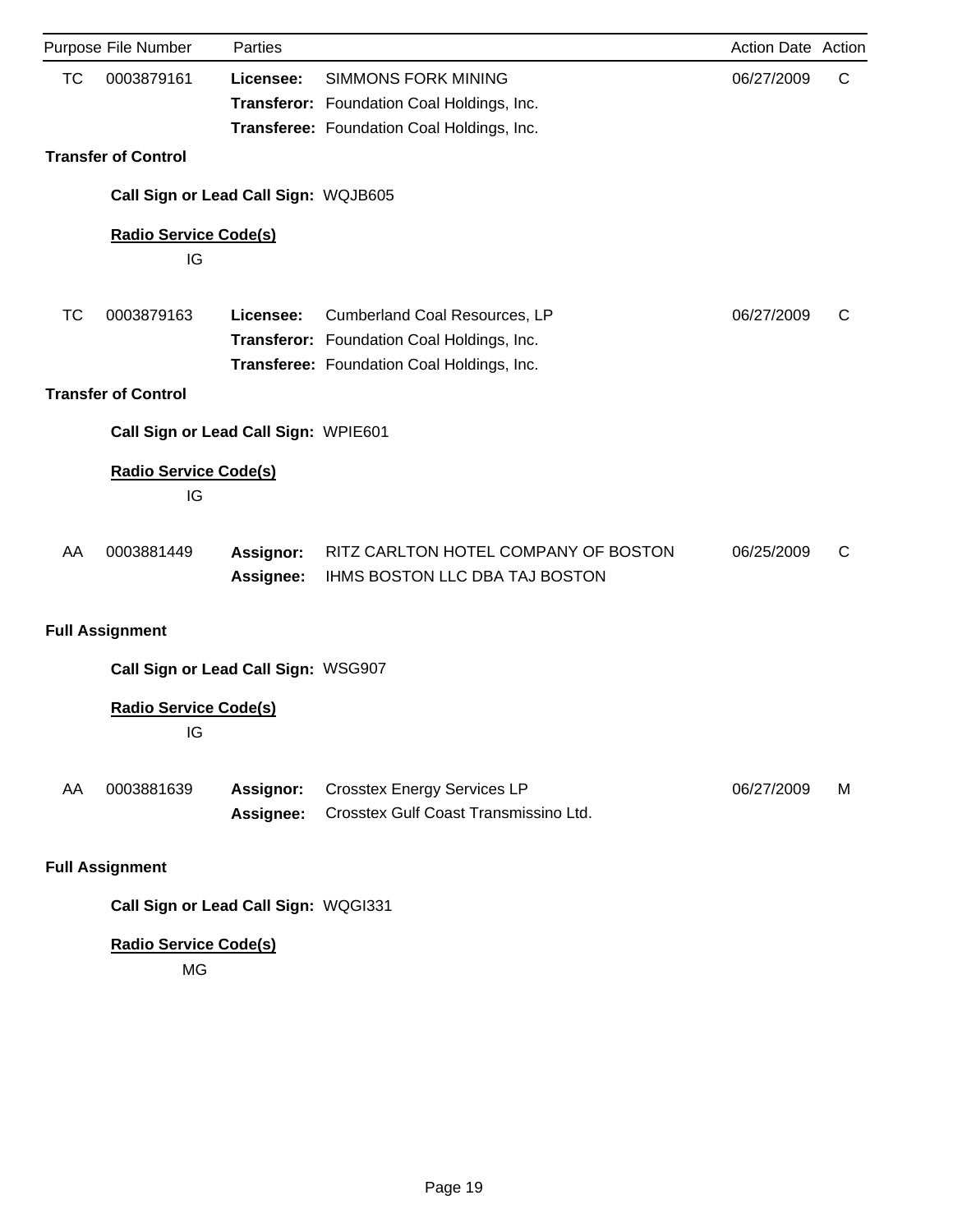|    | Purpose File Number                  | Parties                       |                                                                        | <b>Action Date Action</b> |   |
|----|--------------------------------------|-------------------------------|------------------------------------------------------------------------|---------------------------|---|
| AA | 0003881702                           | Assignor:<br>Assignee:        | Crosstex Energy Services GP, LLC<br><b>Crosstex CCNG Gathering</b>     | 06/27/2009                | м |
|    | <b>Full Assignment</b>               |                               |                                                                        |                           |   |
|    | Call Sign or Lead Call Sign: WNQN237 |                               |                                                                        |                           |   |
|    | <b>Radio Service Code(s)</b><br>IG   |                               |                                                                        |                           |   |
| AA | 0003883834                           | <b>Assignor:</b><br>Assignee: | CUYAHOGA FALLS GENERAL HOSPITAL<br>SUMMA WESTERN RESERVE HOSPITAL, LLC | 06/26/2009                | C |
|    | <b>Full Assignment</b>               |                               |                                                                        |                           |   |
|    | Call Sign or Lead Call Sign: KB70964 |                               |                                                                        |                           |   |
|    | <b>Radio Service Code(s)</b><br>IG   |                               |                                                                        |                           |   |

### *De Facto***Transfer Lease Applications and Spectrum Manager Lease Notifications Action**

|    | Purpose File Number                  | Parties              |                                                       | Action Date Action |   |
|----|--------------------------------------|----------------------|-------------------------------------------------------|--------------------|---|
| LN | 0003516654                           | Licensee:<br>Lessee: | MariTEL Hawaii, Inc.<br>Harris Corporation            | 06/24/2009         | Z |
|    | De Facto Transfer Lease              |                      |                                                       |                    |   |
|    | Call Sign or Lead Call Sign: WPOJ537 |                      |                                                       |                    |   |
|    | <b>Radio Service Code(s)</b><br>PC   |                      |                                                       |                    |   |
| LN | 0003516656                           | Licensee:<br>Lessee: | Maritel Northern Atlantic, Inc.<br>Harris Corporation | 06/24/2009         | Ζ |
|    | De Facto Transfer Lease              |                      |                                                       |                    |   |
|    | Call Sign or Lead Call Sign: WPOJ530 |                      |                                                       |                    |   |
|    | <b>Radio Service Code(s)</b><br>PC   |                      |                                                       |                    |   |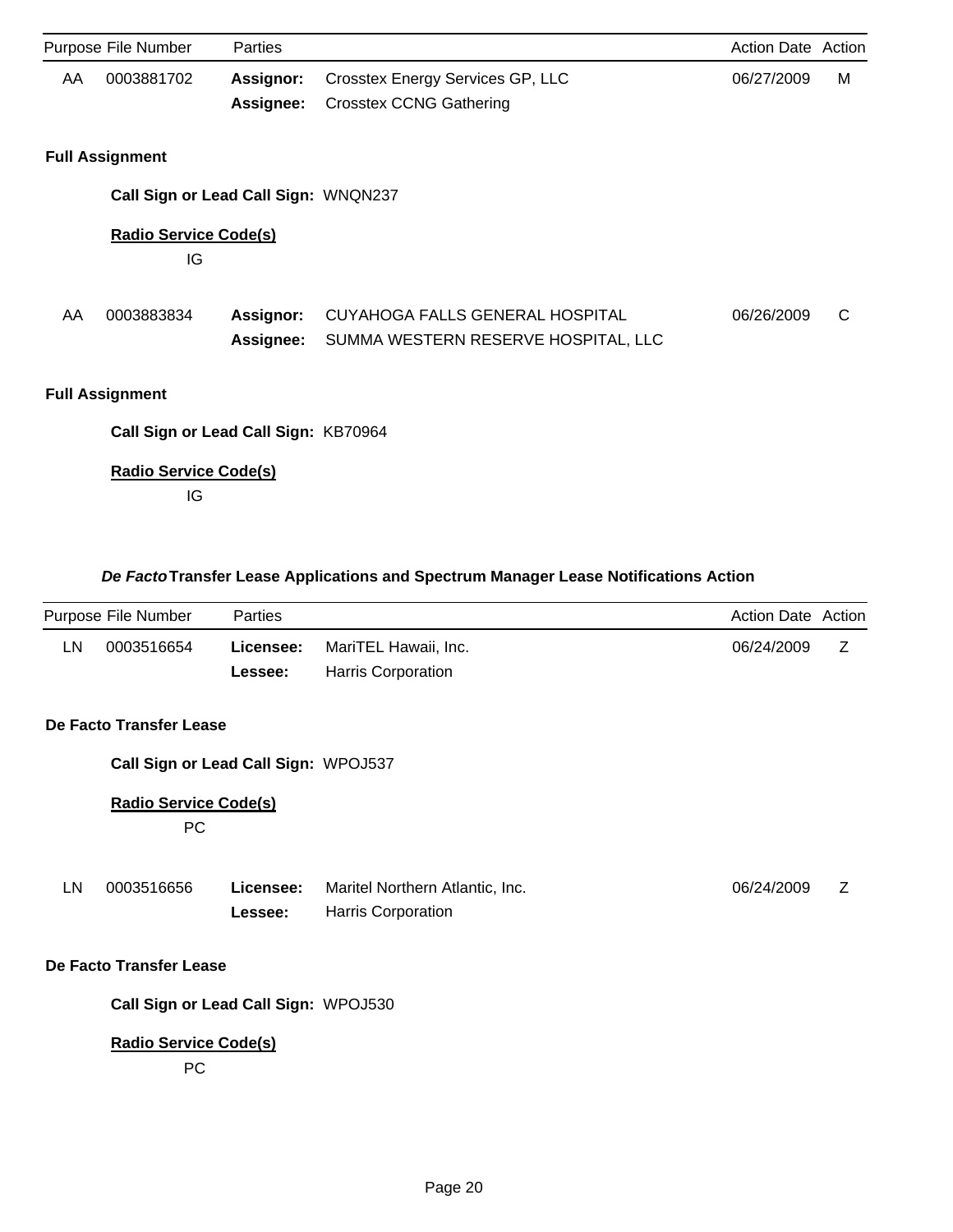|    | Purpose File Number                  | Parties              |                                                       | Action Date Action |   |
|----|--------------------------------------|----------------------|-------------------------------------------------------|--------------------|---|
| LN | 0003534598                           | Licensee:<br>Lessee: | MariTEL Southern Atlantic, Inc.<br>Harris Corporation | 06/24/2009         | Ζ |
|    | De Facto Transfer Lease              |                      |                                                       |                    |   |
|    | Call Sign or Lead Call Sign: WPOJ534 |                      |                                                       |                    |   |
|    | <b>Radio Service Code(s)</b><br>PC   |                      |                                                       |                    |   |
| LN | 0003534602                           | Licensee:<br>Lessee: | Maritel Alaska, Inc.<br>Harris Corporation            | 06/24/2009         | Ζ |
|    | De Facto Transfer Lease              |                      |                                                       |                    |   |
|    | Call Sign or Lead Call Sign: WPOJ538 |                      |                                                       |                    |   |
|    | <b>Radio Service Code(s)</b><br>PC   |                      |                                                       |                    |   |
| LN | 0003534763                           | Licensee:<br>Lessee: | Maritel Mississippi River, Inc.<br>Harris Corporation | 06/24/2009         | Z |
|    | De Facto Transfer Lease              |                      |                                                       |                    |   |
|    | Call Sign or Lead Call Sign: WPOJ535 |                      |                                                       |                    |   |
|    | <b>Radio Service Code(s)</b><br>PC   |                      |                                                       |                    |   |
| LN | 0003534766                           | Licensee:<br>Lessee: | Maritel Great Lakes, Inc.<br>Harris Corporation       | 06/24/2009         | Z |
|    | De Facto Transfer Lease              |                      |                                                       |                    |   |
|    | Call Sign or Lead Call Sign: WPOJ531 |                      |                                                       |                    |   |
|    | <b>Radio Service Code(s)</b><br>PC   |                      |                                                       |                    |   |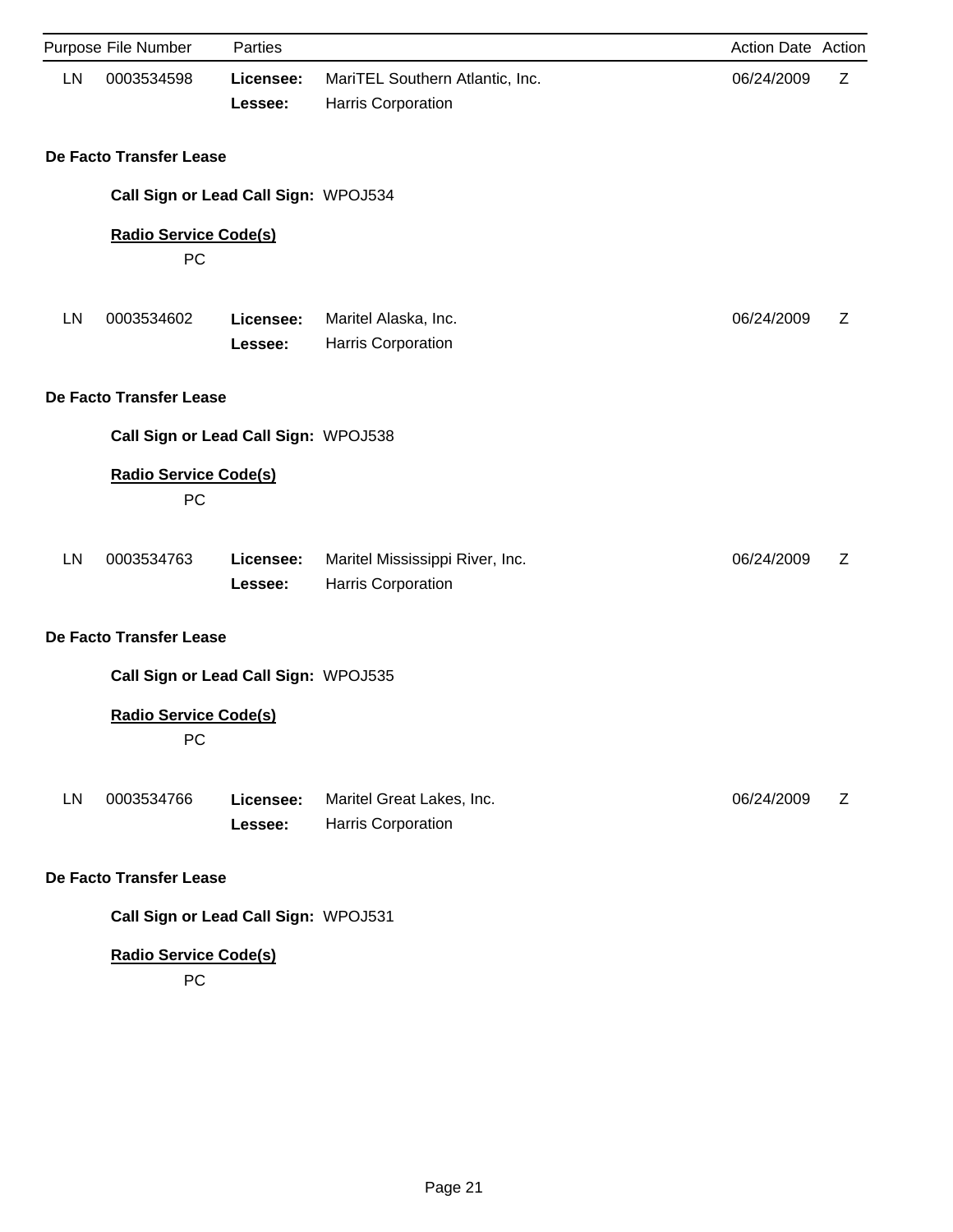|    | Purpose File Number                       | Parties              |                                                      | Action Date Action |   |
|----|-------------------------------------------|----------------------|------------------------------------------------------|--------------------|---|
| LN | 0003534767                                | Licensee:<br>Lessee: | Maritel Southern Pacific, Inc.<br>Harris Corporation | 06/24/2009         | Ζ |
|    | De Facto Transfer Lease                   |                      |                                                      |                    |   |
|    | Call Sign or Lead Call Sign: WPOJ536      |                      |                                                      |                    |   |
|    | <b>Radio Service Code(s)</b><br>PC        |                      |                                                      |                    |   |
| LN | 0003534768                                | Licensee:<br>Lessee: | Maritel Northern Pacific, Inc.<br>Harris Corporation | 06/24/2009         | Z |
|    | De Facto Transfer Lease                   |                      |                                                      |                    |   |
|    | Call Sign or Lead Call Sign: WPOJ532      |                      |                                                      |                    |   |
|    | <b>Radio Service Code(s)</b><br>PC        |                      |                                                      |                    |   |
| LN | 0003535087                                | Licensee:<br>Lessee: | Maritel Mid-Atlantic, Inc.<br>Harris Corporation     | 06/24/2009         | Z |
|    | De Facto Transfer Lease                   |                      |                                                      |                    |   |
|    | Call Sign or Lead Call Sign: WPOJ533      |                      |                                                      |                    |   |
|    | <b>Radio Service Code(s)</b><br>PC        |                      |                                                      |                    |   |
| AM | 0003685028                                | Licensee:<br>Lessee: | Oberdorfer, Richard L<br>PacifiCorp                  | 06/27/2009         | Q |
|    | <b>Spectrum Manager Lease</b>             |                      |                                                      |                    |   |
|    | Call Sign or Lead Call Sign: WPZF912      |                      |                                                      |                    |   |
|    | <b>Radio Service Code(s)</b><br><b>CP</b> |                      |                                                      |                    |   |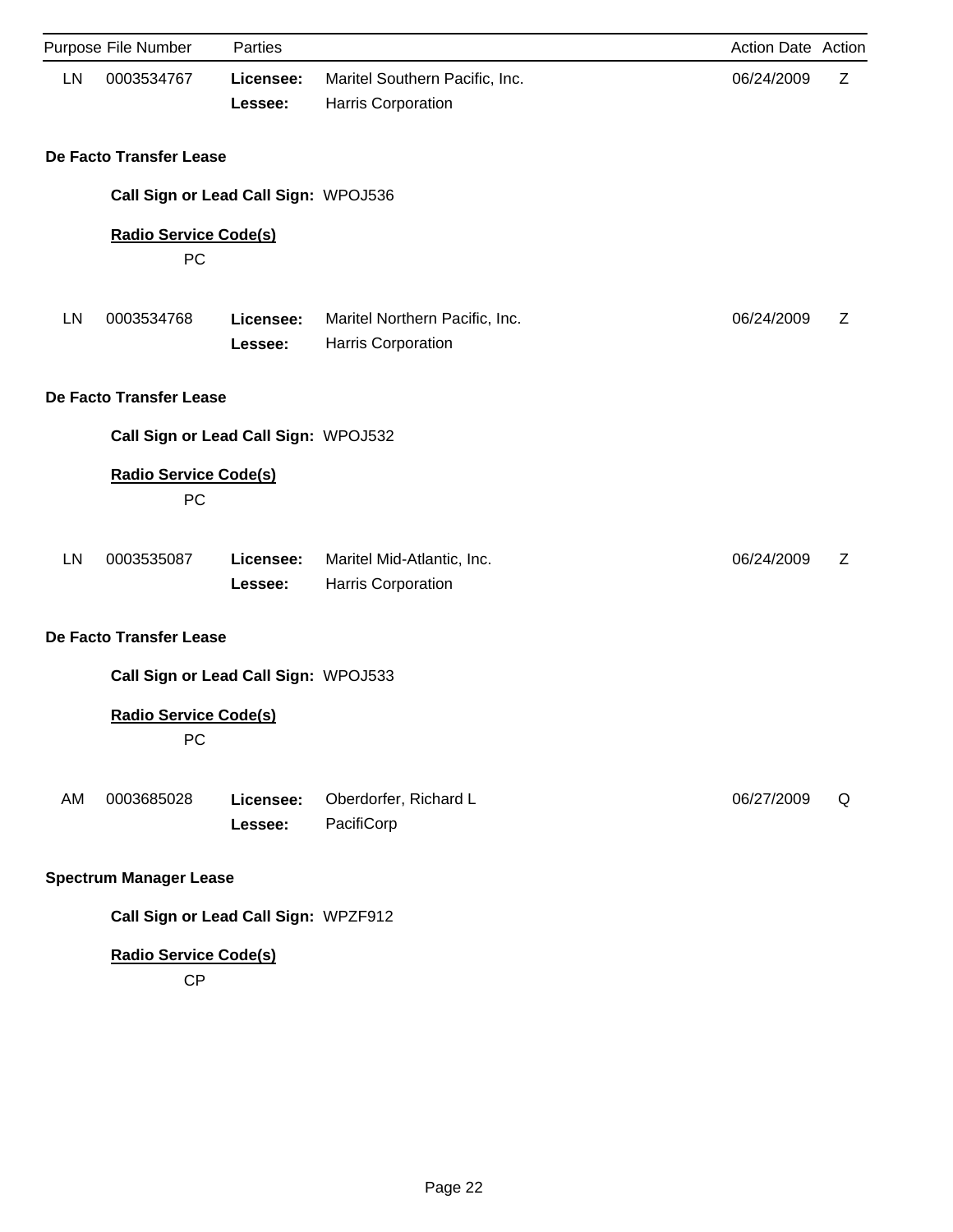|    | Purpose File Number                       | Parties              |                                                                   | Action Date Action |   |
|----|-------------------------------------------|----------------------|-------------------------------------------------------------------|--------------------|---|
| AM | 0003687302                                | Licensee:<br>Lessee: | <b>White Mountain Communications</b><br>PacifiCorp                | 06/26/2009         | Q |
|    | <b>Spectrum Manager Lease</b>             |                      |                                                                   |                    |   |
|    | Call Sign or Lead Call Sign: WPZF910      |                      |                                                                   |                    |   |
|    | <b>Radio Service Code(s)</b><br><b>CP</b> |                      |                                                                   |                    |   |
| AM | 0003712911                                | Licensee:<br>Lessee: | Ryan Electronics, Inc.<br>PacifiCorp                              | 06/23/2009         | Q |
|    | <b>Spectrum Manager Lease</b>             |                      |                                                                   |                    |   |
|    | Call Sign or Lead Call Sign: WPZN264      |                      |                                                                   |                    |   |
|    | <b>Radio Service Code(s)</b><br><b>CP</b> |                      |                                                                   |                    |   |
| LE | 0003830454                                | Licensee:<br>Lessee: | TRIDENT TECHNICAL COLLEGE<br>Clearwire Spectrum Holdings III, LLC | 06/23/2009         | G |
|    | De Facto Transfer Lease                   |                      |                                                                   |                    |   |
|    | Call Sign or Lead Call Sign: L000005242   |                      |                                                                   |                    |   |
|    | <b>Radio Service Code(s)</b><br>ED        |                      |                                                                   |                    |   |
| LE | 0003840039                                | Licensee:<br>Lessee: | MINNEAPOLIS PUBLIC SCHOOLS<br>NSAC, LLC                           | 06/25/2009         | Z |
|    | De Facto Transfer Lease                   |                      |                                                                   |                    |   |
|    | Call Sign or Lead Call Sign: L000000843   |                      |                                                                   |                    |   |
|    | <b>Radio Service Code(s)</b><br><b>ED</b> |                      |                                                                   |                    |   |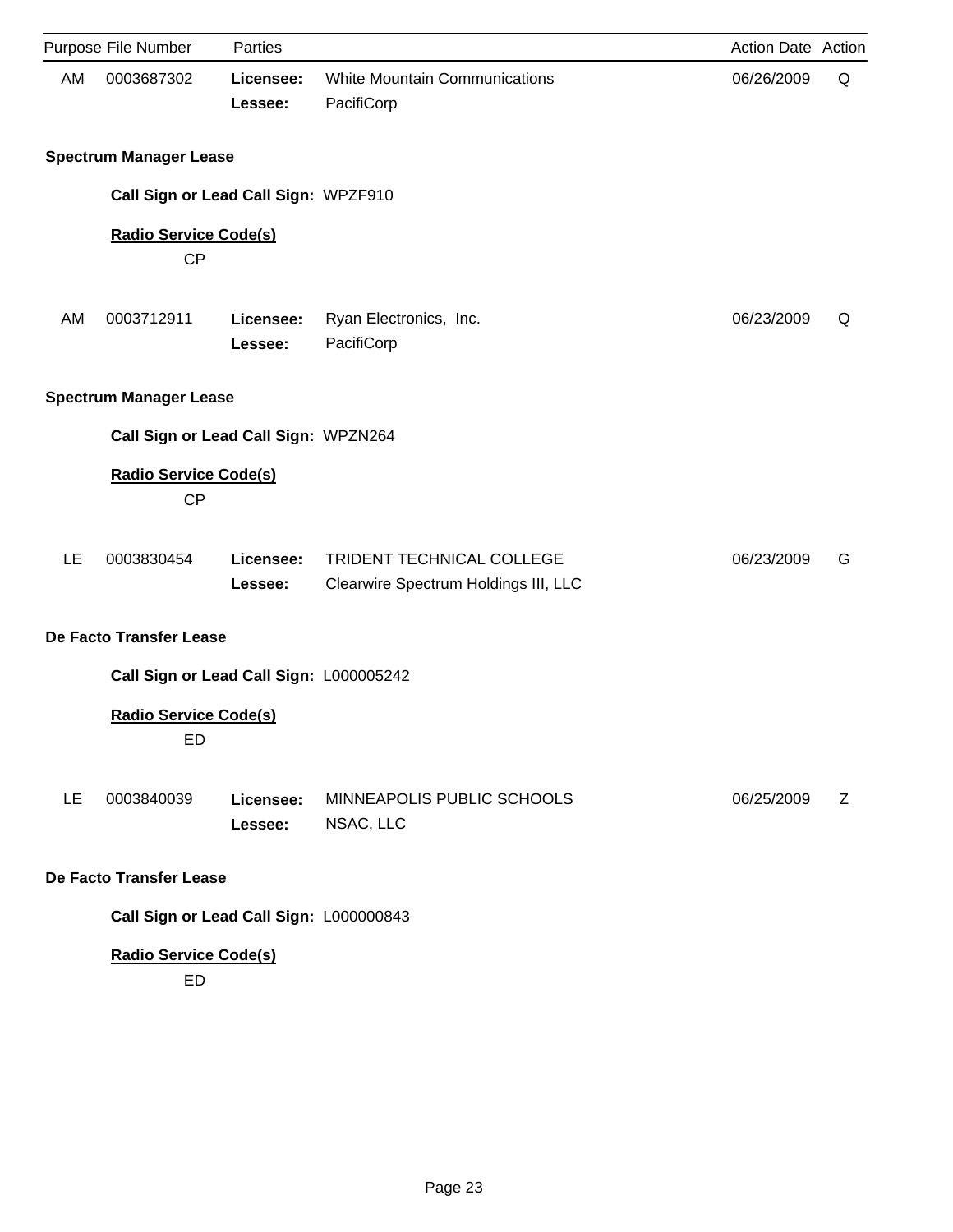|    | Purpose File Number                     | Parties              |                                                                                                             | Action Date Action |   |
|----|-----------------------------------------|----------------------|-------------------------------------------------------------------------------------------------------------|--------------------|---|
| LN | 0003844459                              | Licensee:<br>Lessee: | The University of Georgia<br>CLEARWIRE SPECTRUM HOLDINGS II, LLC                                            | 06/27/2009         | G |
|    | De Facto Transfer Lease                 |                      |                                                                                                             |                    |   |
|    | Call Sign or Lead Call Sign: WND594     |                      |                                                                                                             |                    |   |
|    | <b>Radio Service Code(s)</b><br>ED      |                      |                                                                                                             |                    |   |
| LN | 0003846762                              | Licensee:<br>Lessee: | The Trustees of Indiana University<br>ATI Sub, LLC                                                          | 06/25/2009         | Ζ |
|    | De Facto Transfer Lease                 |                      |                                                                                                             |                    |   |
|    | Call Sign or Lead Call Sign: WHR944     |                      |                                                                                                             |                    |   |
|    | <b>Radio Service Code(s)</b><br>ED      |                      |                                                                                                             |                    |   |
| LE | 0003851414                              | Licensee:<br>Lessee: | Brown University in the State of Rhode Island and Provide 06/25/2009<br>CLEARWIRE SPECTRUM HOLDINGS II, LLC |                    | Z |
|    | De Facto Transfer Lease                 |                      |                                                                                                             |                    |   |
|    | Call Sign or Lead Call Sign: L000002561 |                      |                                                                                                             |                    |   |
|    | <b>Radio Service Code(s)</b><br>ED      |                      |                                                                                                             |                    |   |
| LN | 0003860112                              | Licensee:<br>Lessee: | Central Catholic High School Foundation<br><b>Gryphon Wireless LLC</b>                                      | 06/27/2009         | G |
|    | De Facto Transfer Lease                 |                      |                                                                                                             |                    |   |
|    | Call Sign or Lead Call Sign: WLX894     |                      |                                                                                                             |                    |   |
|    | <b>Radio Service Code(s)</b><br>ED      |                      |                                                                                                             |                    |   |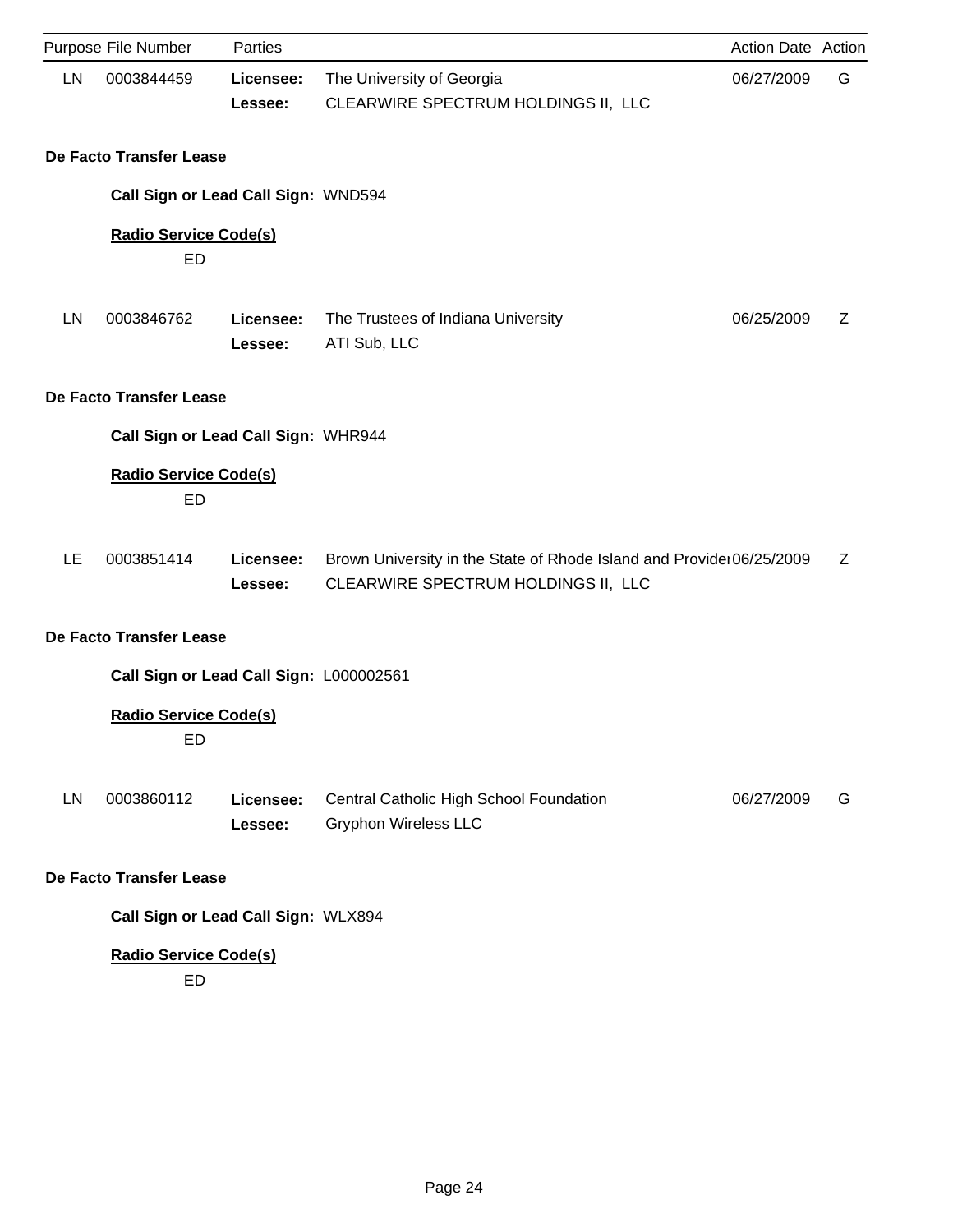|    | Purpose File Number                       | Parties              |                                                                  | Action Date Action |   |
|----|-------------------------------------------|----------------------|------------------------------------------------------------------|--------------------|---|
| LN | 0003865173                                | Licensee:<br>Lessee: | <b>AT&amp;T Mobility Texas LLC</b><br>Commnet Four Corners, LLC  | 06/26/2009         | G |
|    | De Facto Transfer Lease                   |                      |                                                                  |                    |   |
|    | Call Sign or Lead Call Sign: KNLF278      |                      |                                                                  |                    |   |
|    | <b>Radio Service Code(s)</b><br><b>CW</b> |                      |                                                                  |                    |   |
| LN | 0003876619                                | Licensee:<br>Lessee: | Space Data Spectrum Holdings, LLC<br>Lockheed Martin Corporation | 06/23/2009         | G |
|    | De Facto Transfer Lease                   |                      |                                                                  |                    |   |
|    | Call Sign or Lead Call Sign: WPUH452      |                      |                                                                  |                    |   |
|    | <b>Radio Service Code(s)</b><br><b>CN</b> |                      |                                                                  |                    |   |
| LE | 0003877690                                | Licensee:<br>Lessee: | PTA Communications, Inc.<br>NTCH, Inc.                           | 06/23/2009         | Q |
|    | <b>Spectrum Manager Lease</b>             |                      |                                                                  |                    |   |
|    | Call Sign or Lead Call Sign: L000001247   |                      |                                                                  |                    |   |
|    | <b>Radio Service Code(s)</b><br><b>CW</b> |                      |                                                                  |                    |   |
| LE | 0003877694                                | Licensee:<br>Lessee: | PTA Communications, Inc.<br>NTCH-WEST TENN, Inc.                 | 06/23/2009         | Q |
|    | <b>Spectrum Manager Lease</b>             |                      |                                                                  |                    |   |
|    | Call Sign or Lead Call Sign: L000001176   |                      |                                                                  |                    |   |
|    | <b>Radio Service Code(s)</b><br><b>CW</b> |                      |                                                                  |                    |   |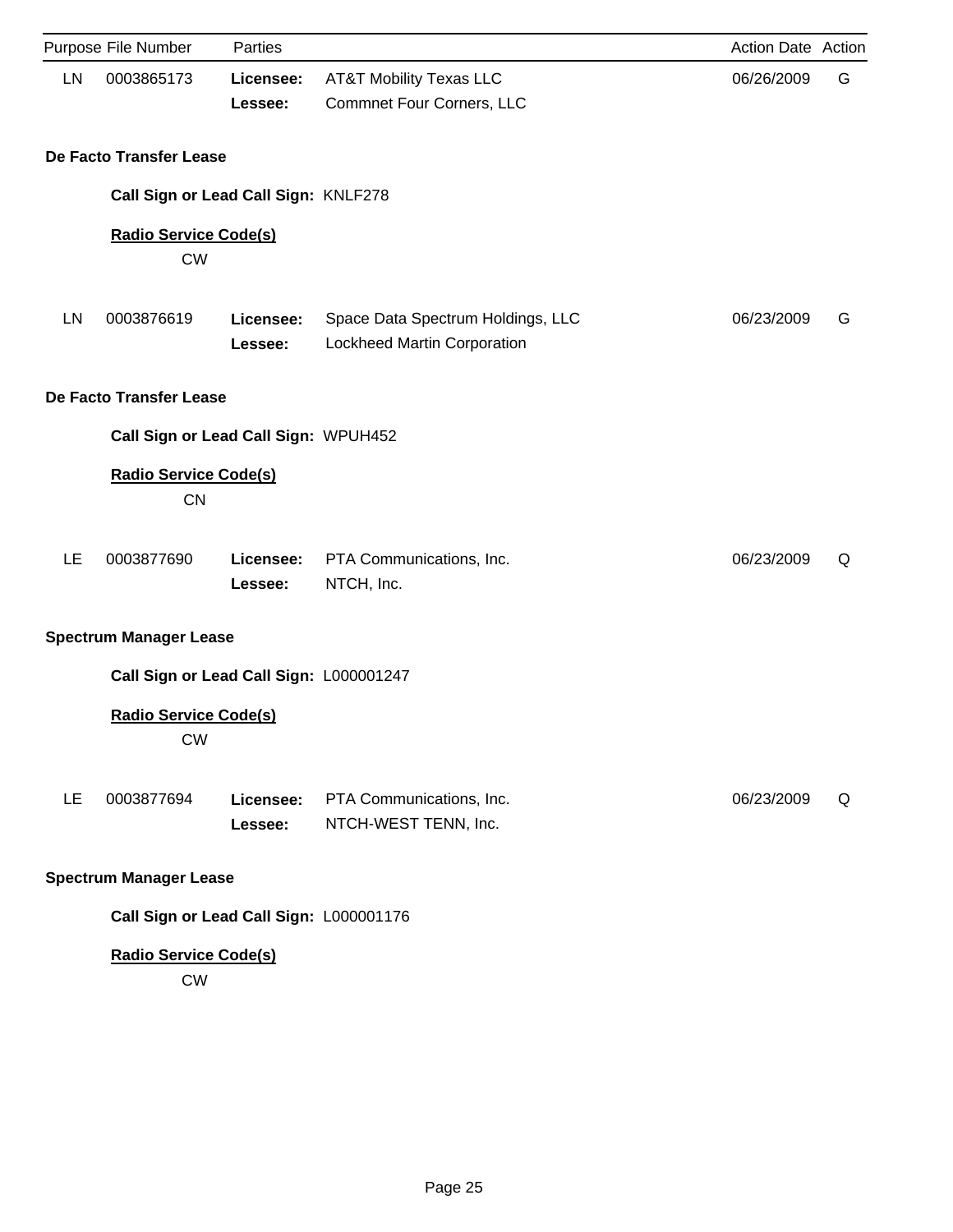|           | Purpose File Number                       | Parties              |                                                       | Action Date Action |   |
|-----------|-------------------------------------------|----------------------|-------------------------------------------------------|--------------------|---|
| LE        | 0003877758                                | Licensee:<br>Lessee: | !AT Communications, Inc.<br>Syringa Wireless, LLC     | 06/26/2009         | G |
|           | De Facto Transfer Lease                   |                      |                                                       |                    |   |
|           | Call Sign or Lead Call Sign: L000000785   |                      |                                                       |                    |   |
|           | <b>Radio Service Code(s)</b><br><b>CW</b> |                      |                                                       |                    |   |
| <b>LN</b> | 0003880812                                | Licensee:<br>Lessee: | Mobius Communications, Inc.<br>Raicom, Inc.           | 06/25/2009         | Q |
|           | <b>Spectrum Manager Lease</b>             |                      |                                                       |                    |   |
|           | Call Sign or Lead Call Sign: WPWV405      |                      |                                                       |                    |   |
|           | <b>Radio Service Code(s)</b><br>WZ        |                      |                                                       |                    |   |
| LE        | 0003882942                                | Licensee:<br>Lessee: | Reese Telecommunications Inc.<br><b>FCI 900, Inc.</b> | 06/26/2009         | G |
|           | De Facto Transfer Lease                   |                      |                                                       |                    |   |
|           | Call Sign or Lead Call Sign: L000000047   |                      |                                                       |                    |   |
|           | <b>Radio Service Code(s)</b><br><b>YS</b> |                      |                                                       |                    |   |
| LE        | 0003884127                                | Licensee:<br>Lessee: | <b>White Mountain Communications</b><br>PacifiCorp    | 06/27/2009         | Q |
|           | <b>Spectrum Manager Lease</b>             |                      |                                                       |                    |   |
|           | Call Sign or Lead Call Sign: L000005660   |                      |                                                       |                    |   |
|           | <b>Radio Service Code(s)</b><br>CP        |                      |                                                       |                    |   |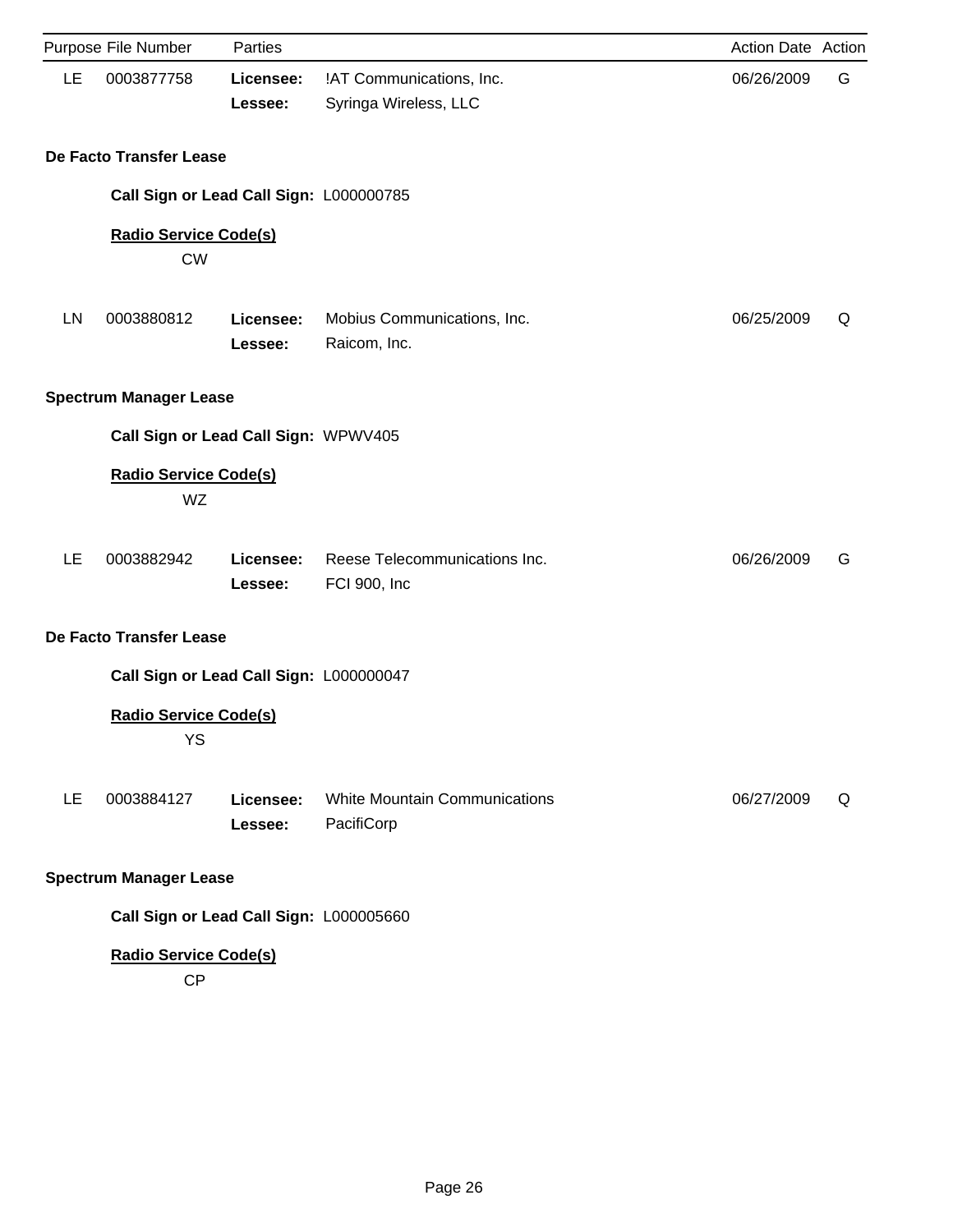| Purpose File Number |            | Parties |                                    |            | Action Date Action |
|---------------------|------------|---------|------------------------------------|------------|--------------------|
| LE                  | 0003884138 |         | Licensee: G & G COMMUNICATIONS INC | 06/27/2009 | G                  |
|                     |            | Lessee: | FCI 900. Inc                       |            |                    |

### **De Facto Transfer Lease**

**Call Sign or Lead Call Sign:** L000000648

**Radio Service Code(s)**

YS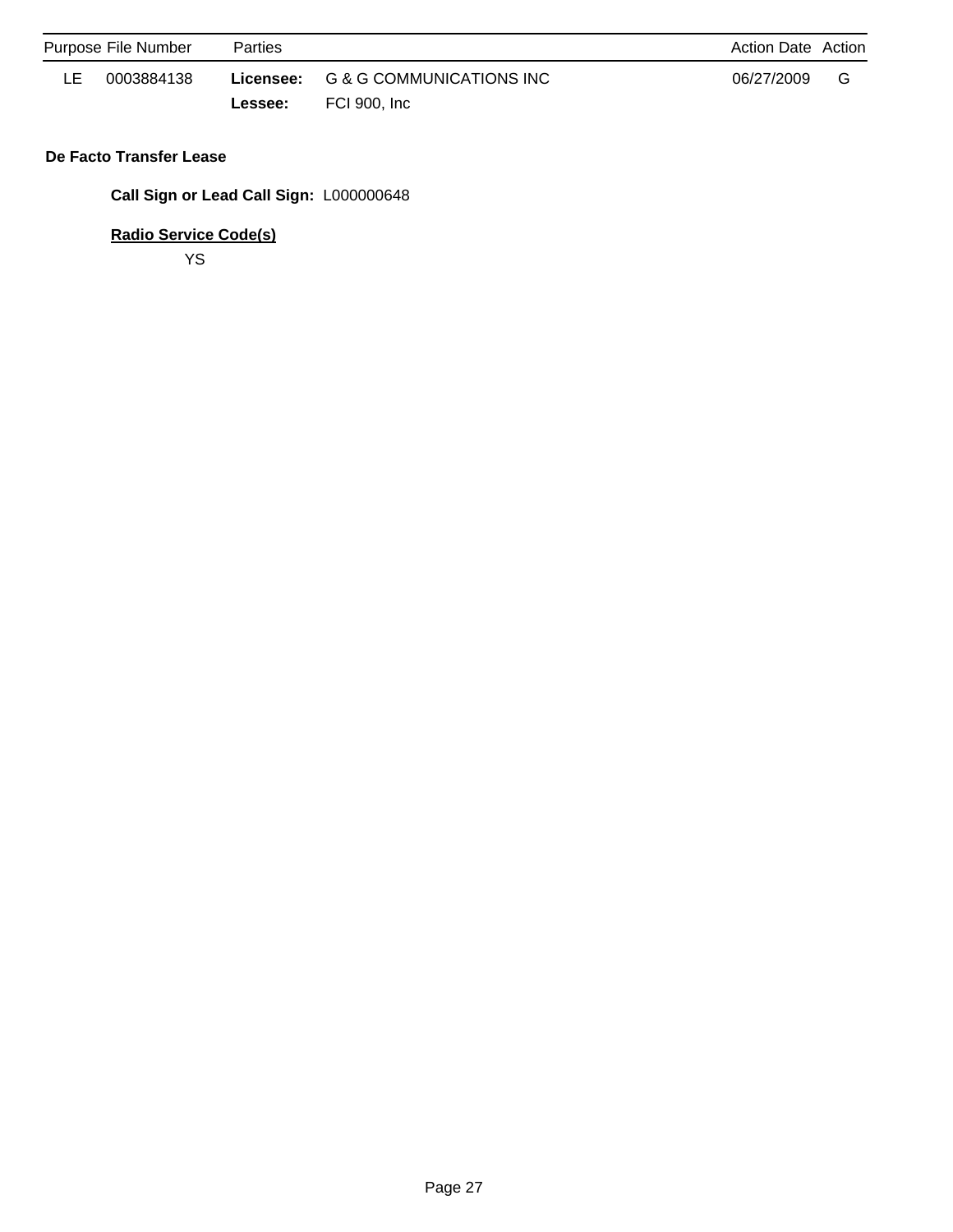#### **Purpose Key:**

- 
- 
- 
- LC Cancel of a Lease/Sublease/Private Commons RE DE Reportable Event Arrangement TC Transfer of Control
- LE Extend the Term of a Lease/Sublease/Private Commons WD Withdrawal Arrangement

#### **Action Key:**

- 
- D Dismissed Q Accepted
- 
- 
- M Consummated M W Withdrawn<br>
Z Application

#### **Radio Service Key:**

- AA Aviation Auxiliary Group
- AB Aural Microwave Booster
- AF Aeronautical and Fixed
- AI Aural Intercity Relay
- AR Aviation Radionavigation
- AS Aural Studio Transmitter Link
- AW AWS, 1710-1755/2110-2155 MHz bands
- BA 1390-1392 MHz Band, Market Area
- BB 1392-1395 and 1432-1435 MHz Bands, Market Area
- BC 1670-1675 MHz Band, Market Area
- BR Broadband Radio Service
- CA Commercial Air-ground Radiotelephone
- CB BETRS
- CD Paging and Radiotelephone
- CE Digital Electronic Message Service
- CF Point to Point Microwave
- CG Air-ground Radiotelephone
- CJ Commercial Aviation Air-Ground Radiotelephone (800 MHz band)
- CL **Cellular**
- CN PCS Narrowband
- CO Offshore Radiotelephone
- CP Part 22 VHF/UHF Paging (excluding 931MHz)
- CR Rural Radiotelephone
- CT Local Television Transmission
- CW PCS Broadband
- CY 1910-1915/1990-1995 MHz Bands, Market Area
- CZ Paging and Radiotelephone, Auctioned
- DV Multichannel Video Distribution AND Data Service
- ED Educational Broadband Service
- GB Business, 806-821/851-866 MHz, Conventional
- GC 929-930 MHz Paging Systems, Auction
- GI Other Indust/Land Transp, 896-901/935-940 MHz, Conv.
- GJ Business and Industrial/Land Transportation (809 - 824 and 8)
- GL 900 MHz Conventional SMR (SMR, Site-Specific)
- GM 800 MHz Conventional SMR (SMR, Site-specific)
- GO Other Indust/Land Transp, 806-821/851-866 MHz, Conv.
- GR SMR, 896-901/935-940 MHz, Conventional
- GS Private Carrier Paging, 929-930 MHz
- GU Business, 896-901/935-940 MHz, Conventional
- GX SMR, 806-821/851-866 MHz, Conventional
- IG Industrial/Business Pool, Conventional
- IK Industrial/Business Pool Commercial, Conventional
- LD Local Multipoint Distribution Service
- LN 902-928 MHz Location Narrowband (Non-Multilateration)
- LP Broadcast Auxiliary Low Power
- Location and Monitoring Service, Multilateration (LMS) LS
- Low Power Wireless Assist Video Devices LV
- LW 902-928 MHz Location Wideband (Grandfathered AVM)
- AA Assignment of Authorization LM Modification of a Lease/Sublease/Private Commons Arrangement
- AM Amendment LN New Lease/Sublease/Private Commons Arrangement
- AR DE Annual Report **LT** Transfer of Control of a Lessee/Sublessee
	-
	-
	-
- C Consented **C** Consented **P** Returned to pending **D** Dismissed **P** Returned to pending
	-
- G Granted **R** Returned
- K Killed T Terminated
	-
	- Application removed from GAP
	- MA Marine Auxiliary Group
	- MC Coastal Group
	- MG Microwave Industrial/Business Pool
	- MK Alaska Group
	- MM Millimeter Wave 70/80/90 GHz Service
	- MR Marine Radiolocation Land
	- MS Multiple Address Service, Auctioned
	- NC Nationwide Commercial 5 Channel, 220 MHz
		- NN 3650-3700 MHz
		- PC Public Coast Stations, Auctioned
		- PE Digital Electronic Message Service Private
		- QA 220-222 MHz Band Auction
		- QD Non-Nationwide Data, 220 MHz
		- QO Non-Nationwide Other, 220 MHz
		- QQ Intelligent Transportation Service (Non-Public Safety)
		- QT Non-Nationwide 5 Channel Trunked, 220 MHz
		- RP Broadcast Auxiliary Remote Pickup
		- RS Land Mobile Radiolocation
		- TB TV Microwave Booster
		- TI TV Intercity Relay
		- TN 39 GHz, Auctioned
		- TP TV Pickup

WS WU

YD

Page 28

\* If the purpose of application is Amendment or Withdrawal and the disposition action indicates that a Dismissal occurred,

there may be a previous version of that application still pending in ULS. You are encouraged to utilize ULS Application Search to research the disposition status of all versions of a particular filing.

WZ WX WY

TS TV Studio Transmitter Link

WR Microwave Radiolocation

Lower 700 MHz Bands

700 MHz Guardband

YG Industrial/Business Pool, Trunked

YS SMR, 896-901/935-940 MHz, Trunked YU Business, 896-901/935-940 MHz,Trunked YX SMR, 806-821/851-866 MHz, Trunked ZV Interactive Video and Data Service

Wireless Communications Service 700 MHz Upper Band (Block C)

YB Business, 806-821/851-866 MHz, Trunked YC SMR, 806-821/851-866 MHz, Trunked, Auctioned SMR, 896-901/935-940 MHz, Auctioned

700 MHz Lower Band (Blocks A, B, E)

YK Industrial/Business Pool - Commercial, Trunked YL 900 MHz Trunked SMR (SMR, Site-Specific) YM 800 MHz Trunked SMR (SMR, Site-specific)

YH SMR, 806-821/851-866 MHz, Auctioned (Rebanded YC license) YI Other Indust/Land Transp. 896-901/935-940 MHz, Trunked YJ Business and Industrial/Land Transportation (809 - 824 and 8)

YO Other Indust/Land Transp. 806-821/851-866 MHz, Trunked

- TT TV Translator Relay
- TZ 24 GHz Service
- WA Microwave Aviation
- WM WP Microwave Marine 700 MHz Upper Band (Block D)